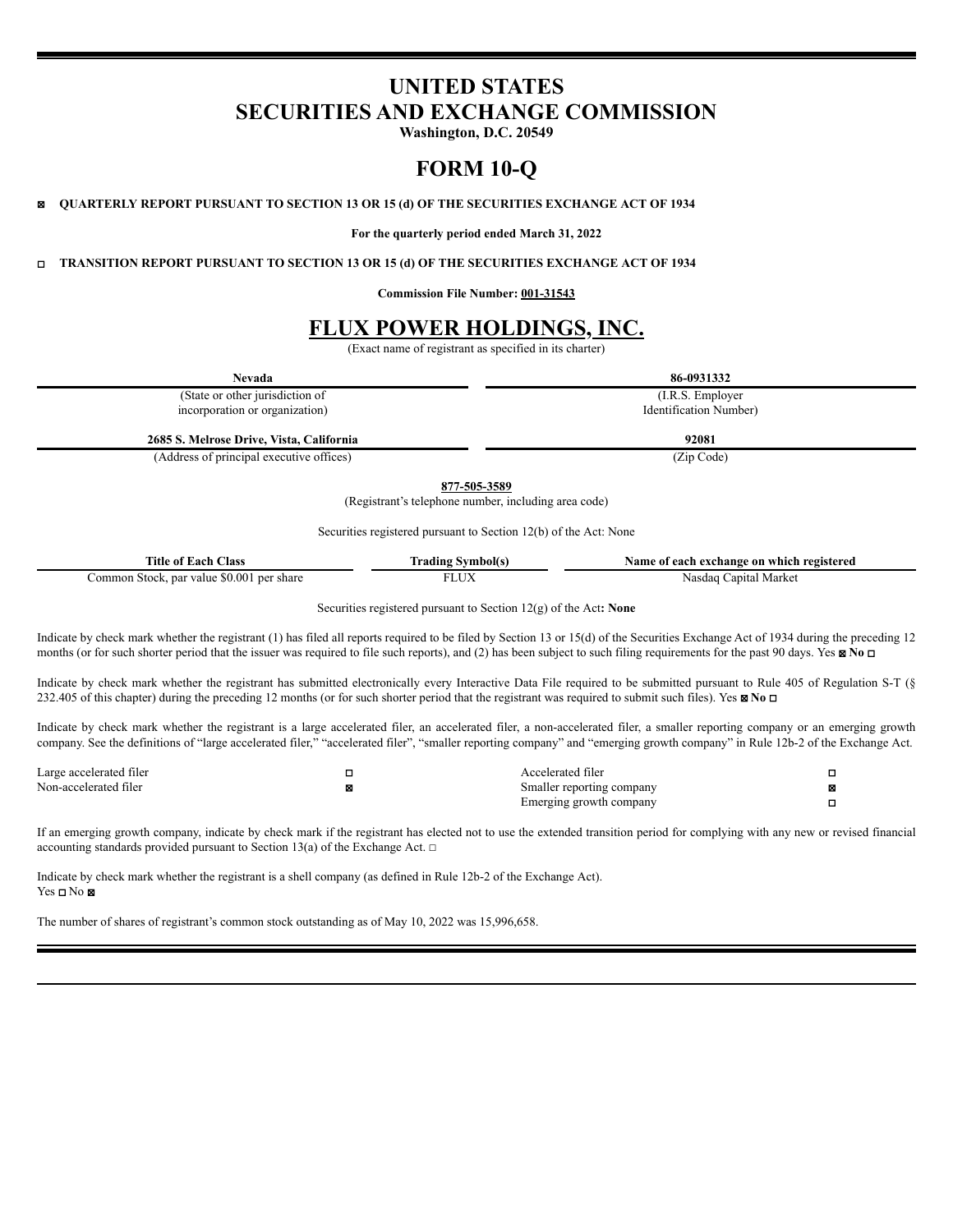# **FLUX POWER HOLDINGS, INC.**

#### **FORM 10-Q For the Quarterly Period Ended March 31, 2022 Table of Contents**

# **PART I - Financial [Information](#page-3-0)**

| ITEM 1.           | <b>CONDENSED CONSOLIDATED FINANCIAL STATEMENTS (unaudited)</b>                        |    |
|-------------------|---------------------------------------------------------------------------------------|----|
| ITEM 2.           | MANAGEMENT'S DISCUSSION AND ANALYSIS OF FINANCIAL CONDITION AND RESULTS OF OPERATIONS | 19 |
| ITEM 3.           | <b>OUANTITATIVE AND OUALITATIVE DISCLOSURES ABOUT MARKET RISK</b>                     | 26 |
| ITEM 4.           | <b>CONTROLS AND PROCEDURES</b>                                                        | 26 |
|                   |                                                                                       |    |
|                   | <b>PART II - Other Information</b>                                                    |    |
|                   |                                                                                       |    |
| ITEM 1.           | <b>LEGAL PROCEEDINGS</b>                                                              | 27 |
|                   | <b>ITEM 1A. RISK FACTORS</b>                                                          | 27 |
| ITEM 2.           | UNREGISTERED SALES OF EQUITY SECURITIES AND USE OF PROCEEDS                           | 27 |
| ITEM 3.           | DEFAULTS UPON SENIOR SECURITIES                                                       | 27 |
| ITEM 4.           | <b>MINE SAFETY DISCLOSURES</b>                                                        | 27 |
| ITEM 5.           | <b>OTHER INFORMATION</b>                                                              | 27 |
| ITEM 6.           | <b>EXHIBITS</b>                                                                       | 27 |
|                   |                                                                                       |    |
| <b>SIGNATURES</b> |                                                                                       | 28 |
|                   |                                                                                       |    |
|                   | ◠                                                                                     |    |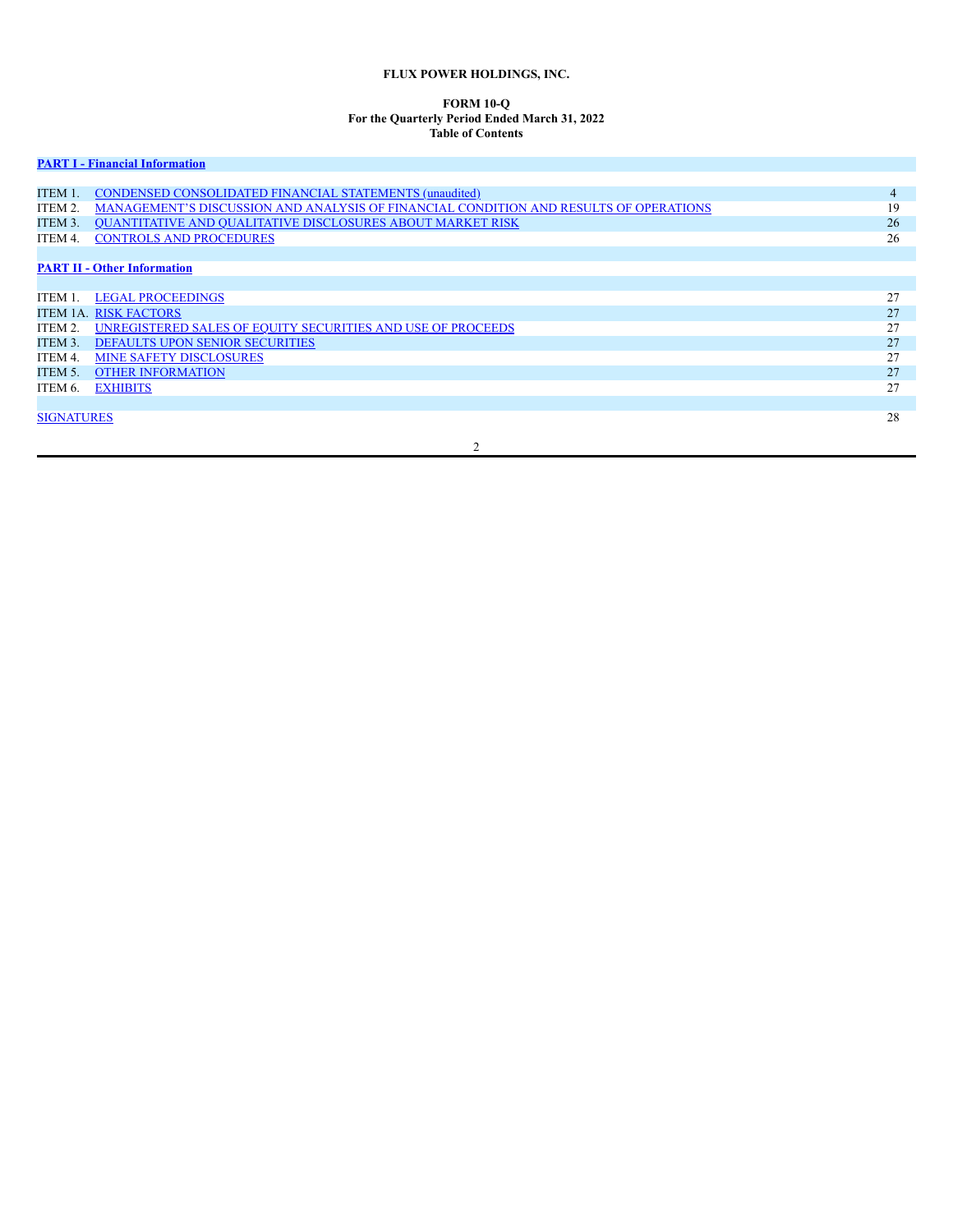#### **SPECIAL NOTE REGARDING FORWARD LOOKING STATEMENTS**

This report contains forward-looking statements. The forward-looking statements are contained principally in the section captioned "Risk Factors," and "Management's Discussion and Analysis of Financial Condition and Results of Operations." These statements involve known and unknown risks, uncertainties and other factors which may cause our actual results, performance or achievements to be materially different from any future results, performances or achievements expressed or implied by the forward-looking statements. These risks and uncertainties include, but are not limited to, the factors described in the section captioned "Risk Factors" in our Annual Report on Form 10-K for the fiscal year ended June 30, 2021 filed with the SEC on September 27, 2021. In some cases, you can identify forward-looking statements by terms such as "anticipates," "believes," "could," "estimates," "expects," "intends," "may," "plans," "potential," "predicts," "projects," "should," "would," and similar expressions intended to identify forward-looking statements. Forward-looking statements reflect our current views with respect to future events and are based on assumptions and subject to risks and uncertainties. You should read these factors and the other cautionary statements made in this report and in the documents we incorporate by reference into this report as being applicable to all related forward-looking statements wherever they appear in this report or the documents we incorporate by reference into this report. If one or more of these factors materialize, or if any underlying assumptions prove incorrect, our actual results, performance or achievements may vary materially from any future results, performance or achievements expressed or implied by these forward-looking statements.

Given these uncertainties, you should not place undue reliance on these forward-looking statements. These forward-looking statements include, among other things, statements relating to:

- our ability to secure sufficient funding to support our current and proposed operations, which could be more difficult in light of the negative impact of the COVID-19 pandemic on our operations, customer demand and supply chain as well as investor sentiment regarding our industry and our stock;
- our ability to manage our working capital requirements efficiently;
- our ability to obtain the necessary funds from our credit facilities;
- our ability to obtain raw materials and other supplies for our products at existing or competitive prices and on a timely basis, particularly in light of the impact of COVID-19 pandemic on our suppliers and supply chain;
- our anticipated growth strategies and our ability to manage the expansion of our business operations effectively;
- our ability to maintain or increase our market share in the competitive markets in which we do business;
- our ability to grow our revenue, increase our gross profit margin and become a profitable business;
- our ability to fulfill our backlog of open sales orders due to delays in the receipt of key component parts and other potential manufacturing disruptions posed by the ongoing COVID-19 pandemic;
- our ability to keep up with rapidly changing technologies and evolving industry standards, including our ability to achieve technological advances;
- our dependence on the growth in demand for our products;
- our ability to compete with larger companies with far greater resources than we have;
- our ability to shift to new suppliers and incorporate new components into our products in a manner that is not disruptive to our business;
- our ability to obtain and maintain UL Listings and OEM approvals for our energy storage solutions;
- our ability to diversify our product offerings and capture new market opportunities;
- our ability to source our needs for skilled labor, machinery, parts, and raw materials economically;
- our ability to retain key members of our senior management;
- our ability to continue to operate safely and effectively during the COVID-19 pandemic; and
- our dependence on our major customers.

Also, forward-looking statements represent our estimates and assumptions only as of the date of this report. You should read this report and the documents that we reference, and file as exhibits to this report completely and with the understanding that our actual future results may be materially different from what we expect. Except as required by law, we assume no obligation to update any forward-looking statements publicly, or to update the reasons actual results could differ materially from those anticipated in any forward-looking statements, even if new information becomes available in the future.

# **Use of Certain Defined Terms**

Except where the context otherwise requires and for the purposes of this report only:

- the "Company," "Flux," "we," "us," and "our" refer to the combined business of Flux Power Holdings, Inc., a Nevada corporation and its wholly owned subsidiary, Flux Power, Inc., a California corporation ("Flux Power");
- "Exchange Act" refers the Securities Exchange Act of 1934, as amended;
- "SEC" refers to the Securities and Exchange Commission; and
- "Securities Act" refers to the Securities Act of 1933, as amended.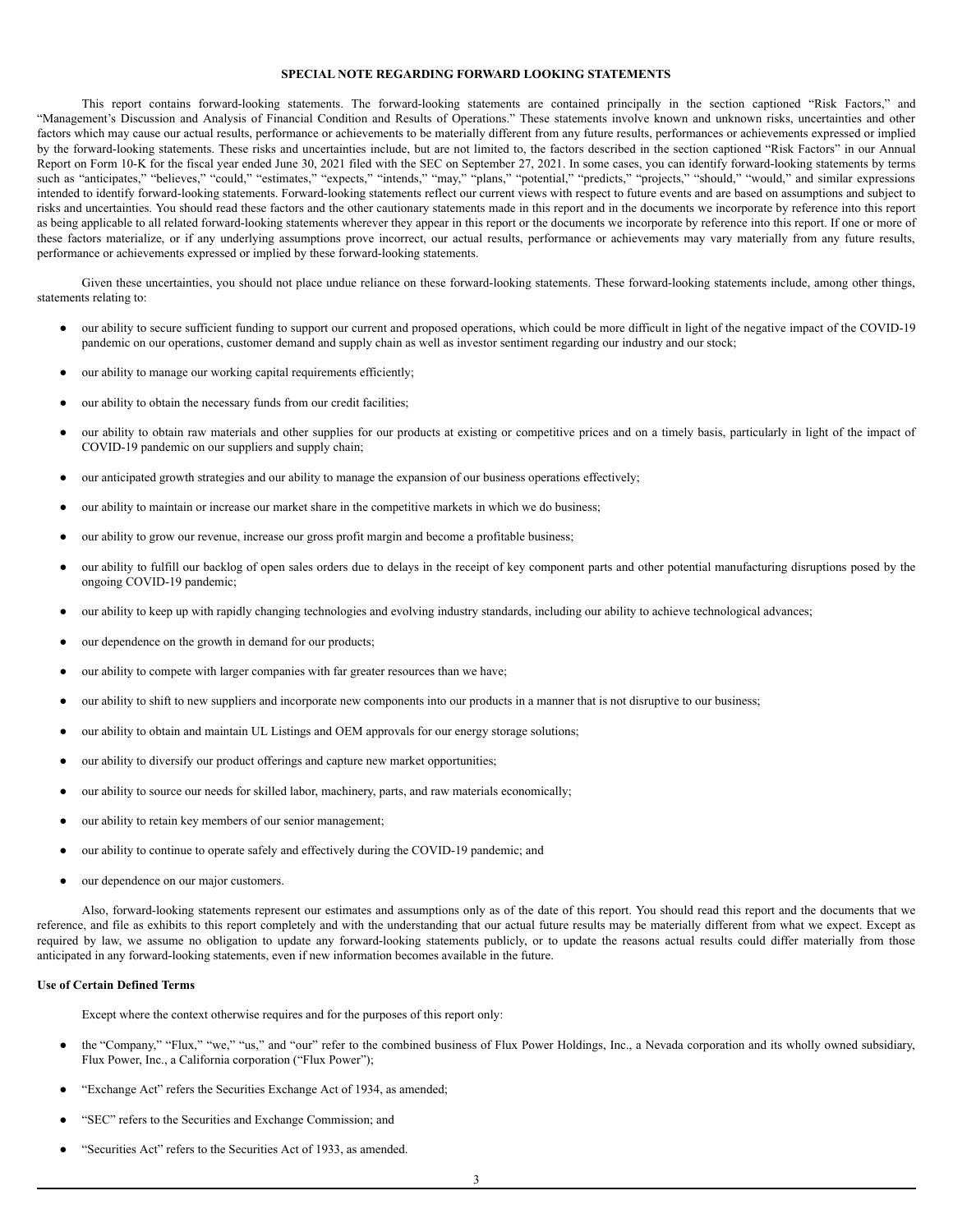# **FLUX POWER HOLDINGS, INC. CONDENSED CONSOLIDATED BALANCE SHEETS**

<span id="page-3-1"></span><span id="page-3-0"></span>

|                                                                                                 |             | March 31, 2022<br>(Unaudited) | June 30, 2021 |                |  |
|-------------------------------------------------------------------------------------------------|-------------|-------------------------------|---------------|----------------|--|
| <b>ASSETS</b>                                                                                   |             |                               |               |                |  |
| Current assets:                                                                                 |             |                               |               |                |  |
| Cash                                                                                            | $\mathbb S$ | 3,804,000                     | \$            | 4,713,000      |  |
| Accounts receivable                                                                             |             | 9,508,000                     |               | 6,097,000      |  |
| Inventories, net                                                                                |             | 20,934,000                    |               | 10,513,000     |  |
| Other current assets                                                                            |             | 577,000                       |               | 417,000        |  |
| Total current assets                                                                            |             | 34,823,000                    |               | 21,740,000     |  |
| Right of use asset                                                                              |             | 2,711,000                     |               | 3,035,000      |  |
| Property, plant and equipment, net                                                              |             | 1,588,000                     |               | 1,356,000      |  |
| Other assets                                                                                    |             | 89,000                        |               | 131,000        |  |
|                                                                                                 |             |                               |               |                |  |
| Total assets                                                                                    | \$          | 39,211,000                    | \$            | 26,262,000     |  |
|                                                                                                 |             |                               |               |                |  |
| <b>LIABILITIES AND STOCKHOLDERS' EQUITY</b>                                                     |             |                               |               |                |  |
| Current liabilities:                                                                            |             |                               |               |                |  |
| Accounts payable                                                                                | \$          | 13,361,000                    | \$            | 7,175,000      |  |
| Accrued expenses                                                                                |             | 2,142,000                     |               | 2,583,000      |  |
| Line of credit                                                                                  |             | 3,500,000                     |               |                |  |
| Deferred revenue                                                                                |             | 313,000                       |               | 24,000         |  |
| Customer deposits                                                                               |             | 690,000                       |               | 171,000        |  |
| Office lease payable, current portion                                                           |             | 486,000                       |               | 435,000        |  |
| Accrued interest                                                                                |             | 2,000                         |               | 2,000          |  |
| Total current liabilities                                                                       |             | 20,494,000                    |               | 10,390,000     |  |
|                                                                                                 |             |                               |               |                |  |
| Office lease payable, less current portion                                                      |             | 2,493,000                     |               | 2,866,000      |  |
| <b>Total liabilities</b>                                                                        |             | 22,987,000                    |               | 13,256,000     |  |
| Stockholders' equity:                                                                           |             |                               |               |                |  |
|                                                                                                 |             |                               |               |                |  |
| Preferred stock, \$0.001 par value; 500,000 shares authorized; none issued and outstanding      |             | ÷,                            |               |                |  |
| Common stock, \$0.001 par value; 30,000,000 shares authorized; 15,992,080 and 13,652,164 shares |             |                               |               |                |  |
| issued and outstanding at March 31, 2022 and June 30, 2021, respectively                        |             | 16,000                        |               | 14,000         |  |
| Additional paid-in capital                                                                      |             | 95,369,000                    |               | 79,197,000     |  |
| Accumulated deficit                                                                             |             | (79, 161, 000)                |               | (66, 205, 000) |  |
| Total stockholders' equity                                                                      |             | 16,224,000                    |               | 13,006,000     |  |
| Total liabilities and stockholders' equity                                                      |             |                               |               |                |  |
|                                                                                                 | \$          | 39,211,000                    | \$            | 26,262,000     |  |

**The accompanying notes are an integral part of these condensed consolidated financial statements.**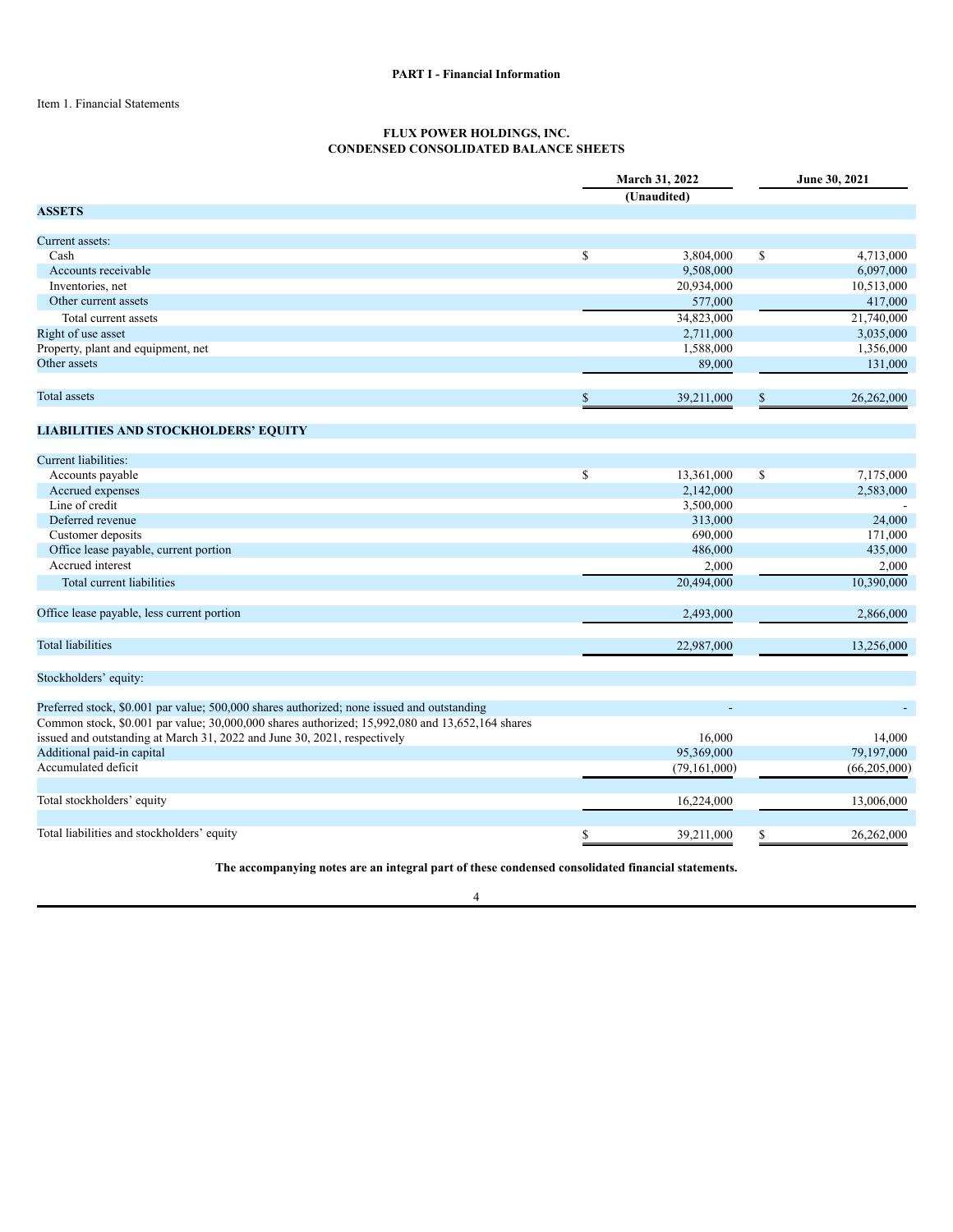# **FLUX POWER HOLDINGS, INC. CONDENSED CONSOLIDATED STATEMENTS OF OPERATIONS (Unaudited)**

|                                                                             | <b>Three Months Ended</b><br>March 31, |             |              |             |              | <b>Nine Months Ended</b><br>March 31, |              |             |
|-----------------------------------------------------------------------------|----------------------------------------|-------------|--------------|-------------|--------------|---------------------------------------|--------------|-------------|
|                                                                             |                                        | 2022        |              | 2021        |              | 2022                                  |              | 2021        |
| Revenues                                                                    |                                        | 13,177,000  | $\mathbb{S}$ | 6,964,000   | $\mathbb{S}$ | 27,138,000                            | \$           | 17,932,000  |
| Cost of sales                                                               |                                        | 11,257,000  |              | 5,287,000   |              | 22,838,000                            |              | 13,893,000  |
| Gross profit                                                                |                                        | 1,920,000   |              | 1,677,000   |              | 4,300,000                             |              | 4,039,000   |
| Operating expenses:                                                         |                                        |             |              |             |              |                                       |              |             |
| Selling and administrative                                                  |                                        | 3,904,000   |              | 3,122,000   |              | 11,402,000                            |              | 9,177,000   |
| Research and development                                                    |                                        | 1,713,000   |              | 1,523,000   |              | 5,768,000                             |              | 4,624,000   |
| Total operating expenses                                                    |                                        | 5,617,000   |              | 4,645,000   |              | 17,170,000                            |              | 13,801,000  |
| Operating loss                                                              |                                        | (3,697,000) |              | (2,968,000) |              | (12,870,000)                          |              | (9,762,000) |
| Other income (expense):                                                     |                                        |             |              |             |              |                                       |              |             |
| Other income                                                                |                                        |             |              | 1,307,000   |              |                                       |              | 1,307,000   |
| Interest expense                                                            |                                        | (52,000)    |              | (64,000)    |              | (86,000)                              |              | (618,000)   |
| Net loss                                                                    |                                        | (3,749,000) | \$.          | (1,725,000) | $\mathbb{S}$ | (12,956,000)                          | $\mathbb{S}$ | (9,073,000) |
| Net loss per share - basic and diluted                                      |                                        | (0.23)      | \$           | (0.14)      | $\mathbb{S}$ | (0.85)                                | $\mathbb{S}$ | (0.80)      |
| Weighted average number of common shares outstanding - basic and<br>diluted |                                        | 15,988,926  |              | 12,499,870  |              | 15,254,983                            |              | 11,300,229  |

**The accompanying notes are an integral part of these condensed consolidated financial statements.**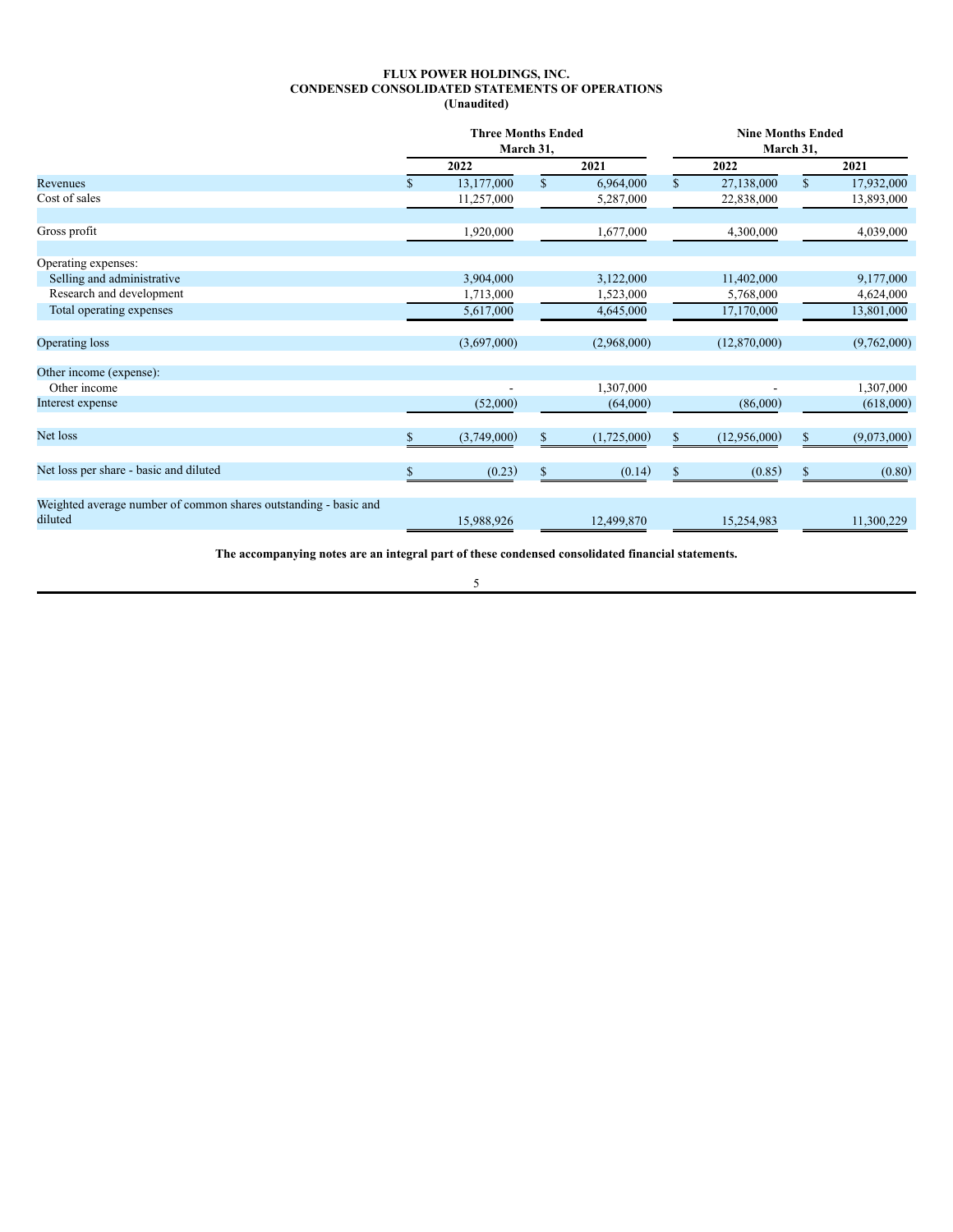# **FLUX POWER HOLDING, INC. CONDENSED CONSOLIDATED STATEMENTS OF STOCKHOLDERS' EQUITY (unaudited)**

|                                                            |                | <b>Common Stock</b> |                                |               |                                       |              |                               |              |              |
|------------------------------------------------------------|----------------|---------------------|--------------------------------|---------------|---------------------------------------|--------------|-------------------------------|--------------|--------------|
|                                                            | <b>Shares</b>  |                     | <b>Capital Stock</b><br>Amount |               | <b>Additional Paid-</b><br>in Capital |              | Accumulated<br><b>Deficit</b> |              | <b>Total</b> |
| <b>Balance at June 30, 2021</b>                            | 13,652,164     | $\mathbb{S}$        | 14,000                         | $\mathbf S$   | 79,197,000                            | $\mathbb{S}$ | (66, 205, 000)                | $\mathbb{S}$ | 13,006,000   |
| Issuance of common stock and warrants - registered direct  |                |                     |                                |               |                                       |              |                               |              |              |
| offering, net of costs                                     | 2,142,860      |                     | 2,000                          |               | 14,074,000                            |              |                               |              | 14,076,000   |
| Issuance of common stock - public offering, net of costs   | 190,782        |                     |                                |               | 1,602,000                             |              |                               |              | 1,602,000    |
| Issuance of common stock – exercised options               | 1,696          |                     |                                |               |                                       |              |                               |              |              |
| Stock based compensation                                   |                |                     |                                |               | 200,000                               |              |                               |              | 200,000      |
| Net loss                                                   |                |                     |                                |               |                                       |              | (4,130,000)                   |              | (4,130,000)  |
| <b>Balance at September 30, 2021</b>                       | 15,987,502     |                     | 16,000                         |               | 95,073,000                            |              | (70, 335, 000)                |              | 24,754,000   |
| Additional offering costs related to the registered direct |                |                     |                                |               |                                       |              |                               |              |              |
| offering                                                   |                |                     |                                |               | (105,000)                             |              |                               |              | (105,000)    |
| Stock based compensation                                   | $\overline{a}$ |                     |                                |               | 249,000                               |              |                               |              | 249,000      |
| Net loss                                                   |                |                     |                                |               |                                       |              | (5,077,000)                   |              | (5,077,000)  |
| <b>Balance at December 31, 2021</b>                        | 15,987,502     |                     | 16,000                         |               | 95,217,000                            |              | (75, 412, 000)                |              | 19,821,000   |
| Issuance of common stock – RSU settlement                  | 4,578          |                     |                                |               |                                       |              |                               |              |              |
| Stock based compensation                                   |                |                     |                                |               | 152,000                               |              | $\overline{a}$                |              | 152,000      |
| Net loss                                                   |                |                     |                                |               |                                       |              | (3,749,000)                   |              | (3,749,000)  |
| Balance at March 31, 2022                                  | 15,992,080     | \$                  | 16,000                         | \$            | 95,369,000                            | \$           | (79, 161, 000)                | \$           | 16,224,000   |
|                                                            |                |                     |                                |               |                                       |              |                               |              |              |
|                                                            |                | <b>Common Stock</b> |                                |               |                                       |              |                               |              |              |
|                                                            |                |                     | <b>Capital Stock</b>           |               | <b>Additional Paid-</b>               |              | Accumulated                   |              |              |
|                                                            | <b>Shares</b>  |                     | Amount                         |               | in Capital                            |              | <b>Deficit</b>                |              | Total        |
| <b>Balance at June 30, 2020</b>                            | 7,420,487      | <sup>\$</sup>       | 7.000                          | $\mathbf{\$}$ | 46,985,000                            | \$.          | (53, 412, 000)                | \$.          | (6,420,000)  |
| Issuance of common stock – private placement transactions, |                |                     |                                |               |                                       |              |                               |              |              |
| net                                                        | 800,000        |                     | 1,000                          |               | 3,199,000                             |              |                               |              | 3,200,000    |
| Issuance of common stock – debt conversion                 | 100,000        |                     |                                |               | 400,000                               |              |                               |              | 400,000      |
| Issuance of common stock – public offering, net of costs   | 3,099,250      |                     | 3,000                          |               | 10,695,000                            |              |                               |              | 10,698,000   |
| Fair value of warrants issued                              |                |                     |                                |               | 174,000                               |              |                               |              | 174,000      |
| Stock based compensation                                   |                |                     |                                |               | 225,000                               |              |                               |              | 225,000      |
| Net loss                                                   |                |                     |                                |               |                                       |              | (3,984,000)                   |              | (3,984,000)  |
| <b>Balance at September 30, 2020</b>                       | 11,419,737     |                     | 11,000                         |               | 61,678,000                            |              | (57,396,000)                  |              | 4,293,000    |
| Issuance of common stock – exercised options               | 6,289          |                     |                                |               |                                       |              |                               |              |              |
| Issuance of common stock – debt conversion                 | 540,347        |                     | 1.000                          |               | 2,160,000                             |              |                               |              | 2,161,000    |
| Issuance of common stock, net of costs                     | 226,737        |                     |                                |               | 3,336,000                             |              |                               |              | 3,336,000    |
| Stock based compensation                                   |                |                     |                                |               | 197,000                               |              |                               |              | 197,000      |
| Net loss                                                   |                |                     |                                |               |                                       |              | (3,364,000)                   |              | (3,364,000)  |
| <b>Balance at December 31, 2020</b>                        | 12,193,110     |                     | 12,000                         |               | 67,371,000                            |              | (60, 760, 000)                |              | 6,623,000    |
| Issuance of common stock – exercised options and warrants  | 37,676         |                     |                                |               | 29,000                                |              |                               |              | 29,000       |
| Issuance of common stock – debt conversion                 | 658,103        |                     | 1.000                          |               | 2,631,000                             |              |                               |              | 2,632,000    |
| Issuance of common stock, net of costs                     | 114,906        |                     |                                |               | 1,743,000                             |              |                               |              | 1,743,000    |
| Stock based compensation                                   |                |                     |                                |               | 228,000                               |              |                               |              | 228,000      |

**The accompanying notes are an integral part of these condensed consolidated financial statements.**

Stock based compensation 228,000 228,000 228,000 228,000 228,000 228,000 228,000 228,000 228,000 228,000 228,000 228,000 228,000 228,000 228,000 228,000 228,000 228,000 228,000 228,000 228,000 228,000 228,000 228,000 228,0 Net loss  $(1,725,000)$   $(1,725,000)$   $(1,725,000)$ **Balance at March 31, 2021** 13,003,795 **\$** 13,000 **\$ 72,002,000 \$ 62,485,000 \$ 9,530,000**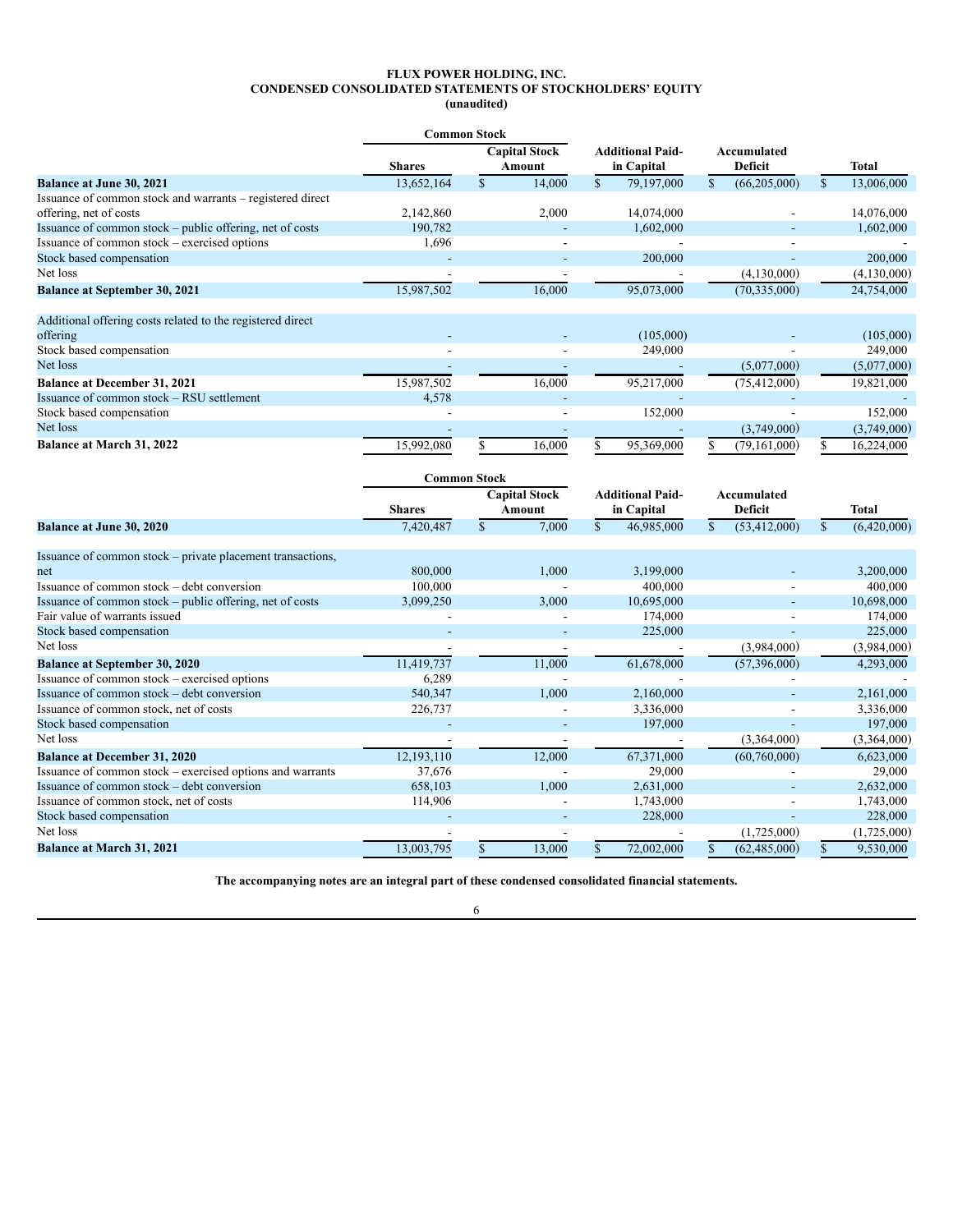# **FLUX POWER HOLDINGS, INC. CONDENSED CONSOLIDATED STATEMENTS OF CASH FLOWS (Unaudited)**

|                                                                                             |                         | <b>Nine Months Ended March 31.</b> |                |               |
|---------------------------------------------------------------------------------------------|-------------------------|------------------------------------|----------------|---------------|
|                                                                                             |                         | 2022                               |                | 2021          |
| Cash flows from operating activities:                                                       |                         |                                    |                |               |
| Net loss                                                                                    | \$                      | (12,956,000)                       | <sup>\$</sup>  | (9,073,000)   |
| Adjustments to reconcile net loss to net cash used in operating activities                  |                         |                                    |                |               |
| Depreciation                                                                                |                         | 412,000                            |                | 176,000       |
| Stock-based compensation                                                                    |                         | 601,000                            |                | 650,000       |
| PPP Loan principal and accrued interest forgiveness                                         |                         |                                    |                | (1,307,000)   |
| Fair value of warrant issued as debt issuance cost                                          |                         |                                    |                | 174,000       |
| Noncash interest expense                                                                    |                         |                                    |                | 426,000       |
| Noncash rent expense                                                                        |                         | 324,000                            |                | 297,000       |
| Allowance for inventory reserve                                                             |                         | 109,000                            |                | (217,000)     |
| Amortization of prepaid offering costs                                                      |                         |                                    |                | 547,000       |
| Changes in operating assets and liabilities:                                                |                         |                                    |                |               |
| Accounts receivable                                                                         |                         | (3,411,000)                        |                | (1,795,000)   |
| Inventories                                                                                 |                         | (10, 530, 000)                     |                | (3, 138, 000) |
| Other current assets                                                                        |                         | (118,000)                          |                | (498,000)     |
| Accounts payable                                                                            |                         | 6,186,000                          |                | 1,402,000     |
| Accrued expenses                                                                            |                         | (441,000)                          |                | 350,000       |
| Due to Factor                                                                               |                         |                                    |                | (469,000)     |
| Accrued interest                                                                            |                         | ÷,                                 |                | (37,000)      |
| Office lease payable                                                                        |                         | (322,000)                          |                | (191,000)     |
| Deferred revenue                                                                            |                         | 289,000                            |                | 111,000       |
| Customer deposits                                                                           |                         | 519,000                            |                | (1,408,000)   |
|                                                                                             |                         |                                    |                |               |
| Net cash used in operating activities                                                       |                         | (19, 338, 000)                     |                | (14,000,000)  |
| Cash flows from investing activities                                                        |                         |                                    |                |               |
| Purchases of equipment                                                                      |                         | (644,000)                          |                | (692,000)     |
| Net cash used in investing activities                                                       |                         | (644.000)                          |                | (692,000)     |
|                                                                                             |                         |                                    |                |               |
| Cash flows from financing activities:                                                       |                         |                                    |                |               |
| Proceeds from issuance of common stock in private placement                                 |                         |                                    |                | 3,200,000     |
| Proceeds from issuance of common stock in registered direct offering, net of offering costs |                         | 13,971,000                         |                |               |
| Proceeds from issuance of common stock in public offering, net of offering costs            |                         | 1,602,000                          |                | 15,806,000    |
| Proceeds from revolving line of credit                                                      |                         | 3,500,000                          |                |               |
| Payment of short-term loan - related party                                                  |                         |                                    |                | (1,178,000)   |
| Payment of line of credit – related party                                                   |                         |                                    |                | (1,402,000)   |
| Principal payments on financing lease payable                                               |                         |                                    |                | (28,000)      |
| Net cash provided by financing activities                                                   |                         | 19,073,000                         |                | 16,398,000    |
|                                                                                             |                         |                                    |                |               |
| Net change in cash                                                                          |                         | (909,000)                          |                | 1,706,000     |
| Cash, beginning of period                                                                   |                         | 4,713,000                          |                | 726,000       |
| Cash, end of period                                                                         |                         | 3,804,000                          | \$             | 2,432,000     |
|                                                                                             |                         |                                    |                |               |
| <b>Supplemental Disclosures of Non-Cash Investing and Financing Activities:</b>             |                         |                                    |                |               |
| Common stock issued for conversion of related party debt                                    | \$                      |                                    | \$             | 5,193,000     |
| Accrued interest converted into principal                                                   | $\overline{\mathbb{S}}$ |                                    | $\overline{s}$ | 358,000       |
| Common stock issued for vested RSUs                                                         |                         | 9,700                              |                |               |
| Supplemental cash flow information:                                                         |                         |                                    |                |               |
| Interest paid                                                                               | \$                      | 86,000                             | \$             | 55,000        |
|                                                                                             |                         |                                    |                |               |

**The accompanying notes are an integral part of these condensed consolidated financial statements.**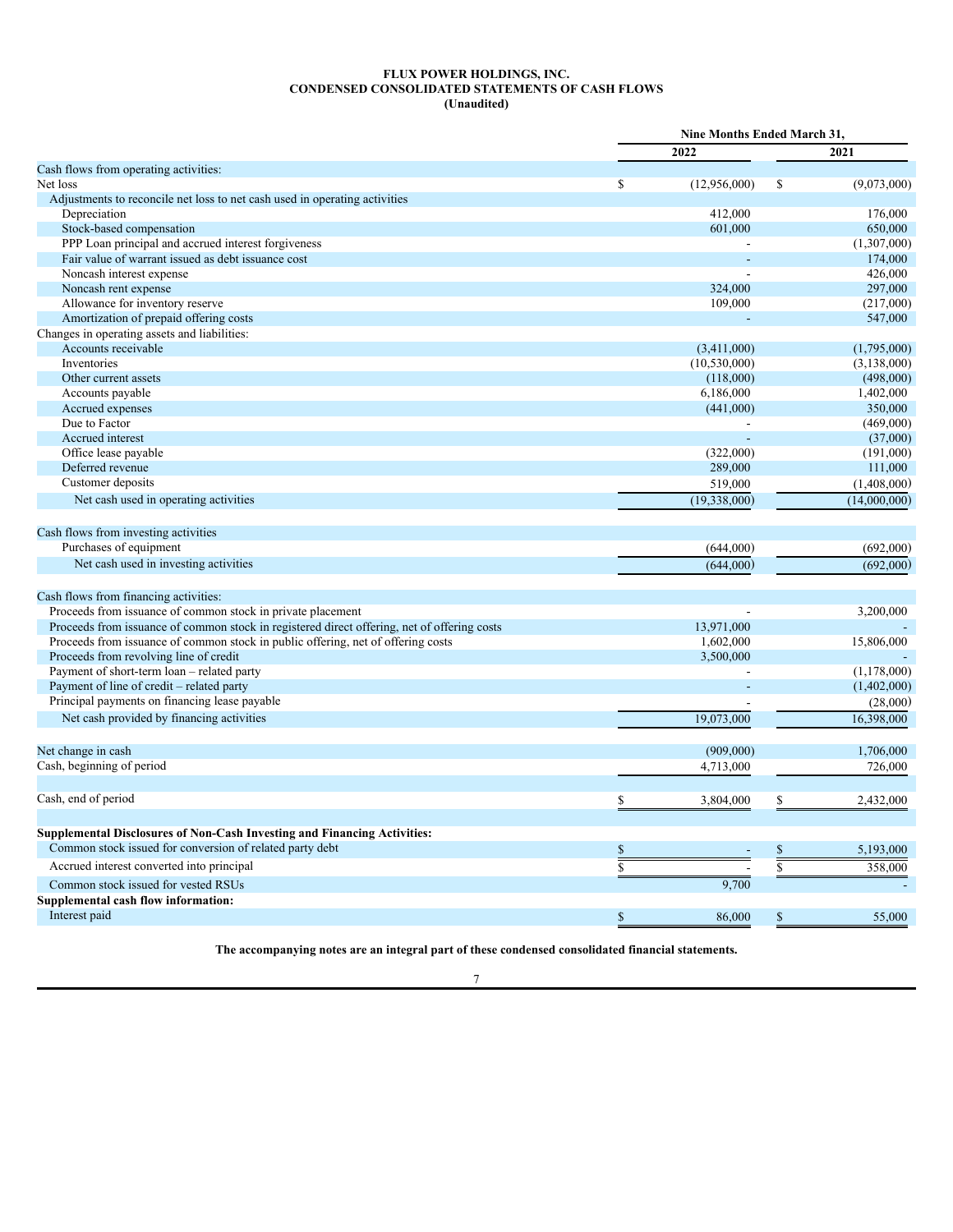### **FLUX POWER HOLDINGS, INC. NOTES TO CONDENSED CONSOLIDATED FINANCIAL STATEMENTS MARCH 31, 2022 (Unaudited)**

# **NOTE 1 - NATURE OF BUSINESS**

#### **Basis of Presentation**

The accompanying unaudited condensed consolidated financial statements of the Company have been prepared in accordance with accounting principles generally accepted in the United States of America ("GAAP") and the rules of the Securities and Exchange Commission ("SEC") applicable to interim reports of companies filing as a smaller reporting company. These financial statements should be read in conjunction with the audited financial statements and notes thereto contained in the Company's Annual Report on Form 10-K for the fiscal year ended June 30, 2021 filed with the SEC on September 27, 2021. In the opinion of management, the accompanying condensed consolidated interim financial statements include all adjustments necessary in order to make the financial statements not misleading. The results of operations for interim periods are not necessarily indicative of the results to be expected for the full year or any other future period. Certain notes to the financial statements that would substantially duplicate the disclosures contained in the audited financial statements for the most recent fiscal year as reported in the Company's Annual Report on Form 10-K have been omitted. The accompanying condensed consolidated balance sheet at June 30, 2021 has been derived from the audited balance sheet at June 30, 2021 contained in such Form 10-K.

# **Nature of Business**

Flux Power Holdings, Inc. ("Flux") was incorporated in 2008 in the State of Nevada, and Flux's operations are conducted through its wholly owned subsidiary, Flux Power, Inc. ("Flux Power"), a California corporation (collectively, the "Company").

We design. develop, manufacture, and sell a portfolio of advanced lithium-ion energy storage solutions for electrification of a range of industrial commercial sectors which include material handling, airport ground support equipment ("GSE"), and stationary energy storage. We believe our mobile and stationary energy storage solutions provide customers with a reliable, high performing, cost effective, and more environmentally friendly alternative as compared to traditional lead acid and propane-based solutions. Our modular and scalable design allows different configurations of lithium-ion battery packs to be paired with our proprietary wireless battery management system to provide the level of energy storage required and "state of the art" real time monitoring of pack performance. We believe that the increasing demand for lithium-ion battery packs and more environmentally friendly energy storage solutions in the material handling sector should continue to drive our revenue growth.

As used herein, the terms "we," "us," "our," "Flux," and "Company" mean Flux Power Holdings, Inc., unless otherwise indicated. All dollar amounts herein are in U.S. dollars unless otherwise stated.

# **NOTE 2 - SUMMARY OF SIGNIFICANT ACCOUNTING POLICIES**

The Company's significant accounting policies are described in Note 2, "Summary of Significant Accounting Policies," in the Company's Annual Report on Form 10- K for the fiscal year ended June 30, 2021. There have been no material changes in these policies or their application.

Management has considered all recent accounting pronouncements issued since the last audit of the Company's consolidated financial statements and believes that these recent pronouncements will not have a material effect on the Company's condensed consolidated financial statements.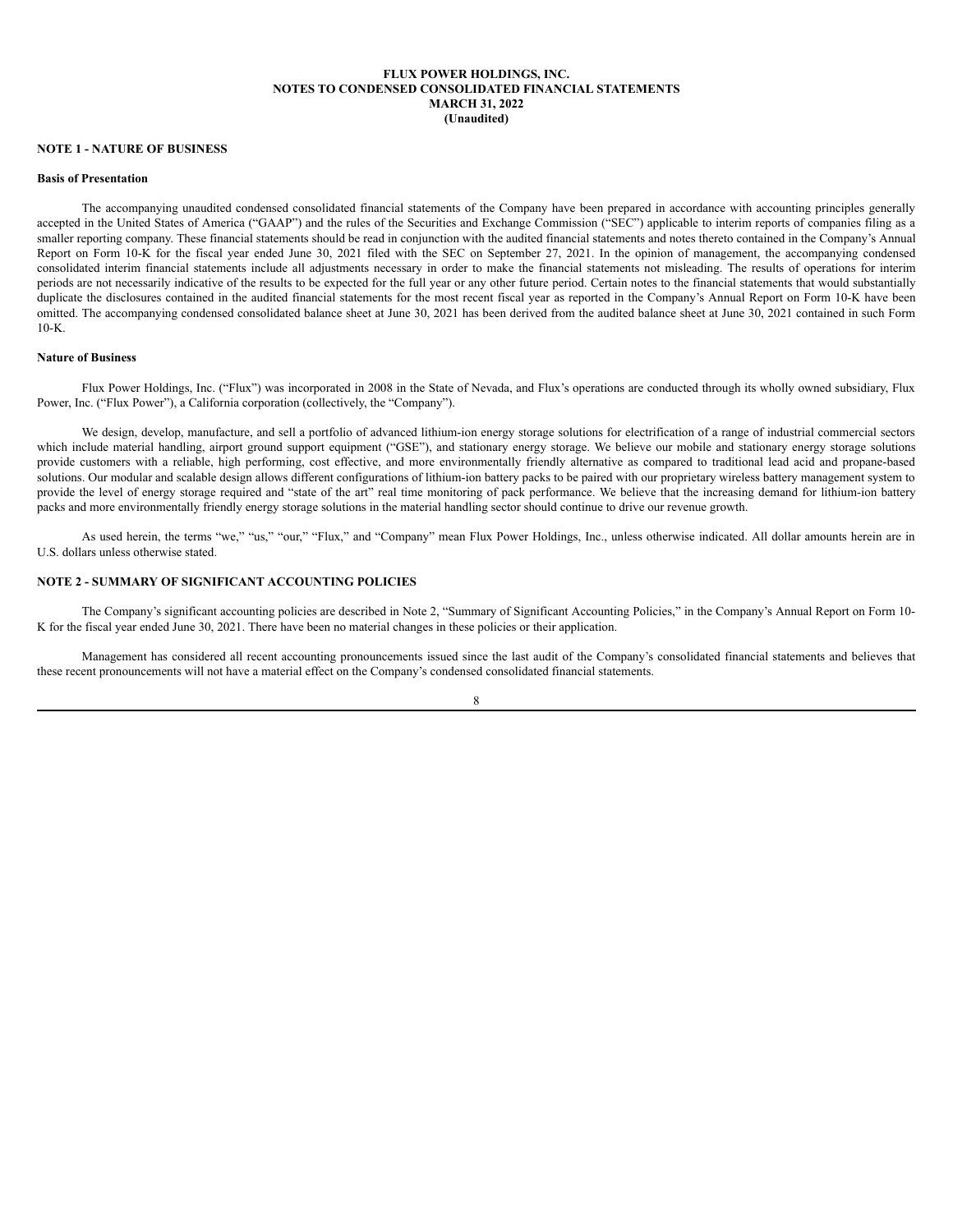# *Net Loss Per Common Share*

The Company calculates basic loss per common share by dividing net loss by the weighted average number of common shares outstanding during the periods. Diluted loss per common share includes the impact from all dilutive potential common shares relating to outstanding convertible securities.

For the three months ended March 31, 2022 and 2021, basic and diluted weighted-average common shares outstanding were 15,988,926 and 12,499,870, respectively. For the nine months ended March 31, 2022 and 2021, basic and diluted weighted-average common shares outstanding were 15,254,983 and 11,300,229, respectively. The Company incurred a net loss for the three and nine months ended March 31, 2022 and 2021, and therefore, basic and diluted loss per share for the periods were the same because potential common share equivalent would have been anti-dilutive. The total potentially dilutive common shares outstanding at March 31, 2022 and 2021 that were excluded from diluted weighted-average common shares outstanding represent shares underlying outstanding convertible debt, stock options, RSUs, and warrants, and totaled 2,070,652 and 897,646, respectively.

# **NOTE 3 – ACCRUED EXPENSES**

Accrued expenses consist of the following:

|                           | March 31,<br>2022 | <b>June 30,</b><br>2021 |
|---------------------------|-------------------|-------------------------|
| Payroll and bonus accrual | 784,000           | 1,271,000               |
| PTO accrual               | 438,000           | 417,000                 |
| Warranty liability        | 920,000           | 895,000                 |
| Total Accrued expenses    | 2,142,000         | 2,583,000               |

# **NOTE 4 – NOTES PAYABLE**

# *Paycheck Protection Program Loan*

On May 1, 2020, the Company applied for and received a loan from the Bank of America, NA (the "BOA") in the aggregate principal amount of approximately \$1,297,000 (the "PPP Loan") pursuant to the Paycheck Protection Program (the "PPP") under the Coronavirus Aid, Relief, and Economic Security Act (the "CARES Act"). The PPP Loan was evidenced by a promissory note dated May 1, 2020, issued by Flux Power to the BOA (the "PPP Note"). The PPP Loan had a two-year term and bore interest at a rate of 1.0% per annum. Monthly principal and interest payments were deferred for six months after the date of disbursement. The Company received the funds on May 4, 2020. On February 9, 2021, the Company was notified that the Small Business Administration ("SBA") had forgiven repayment of the entire PPP Loan of approximately \$1,297,000 in principal, together with all accrued interest of approximately \$10,000. The Company recorded the entire forgiven principal and accrued interest amount of approximately \$1,307,000 as other income in its statement of operations on February 9, 2021. As of March 31, 2022, the outstanding balance of the PPP Loan was \$0.

The SBA reserves the right to audit any PPP loan, regardless of size. These audits may occur after forgiveness has been granted. In accordance with the CARES Act, all borrowers are required to maintain their PPP loan documentation for six years after the PPP loan was forgiven or repaid in full and to provide that documentation to the SBA upon request.

#### $\overline{Q}$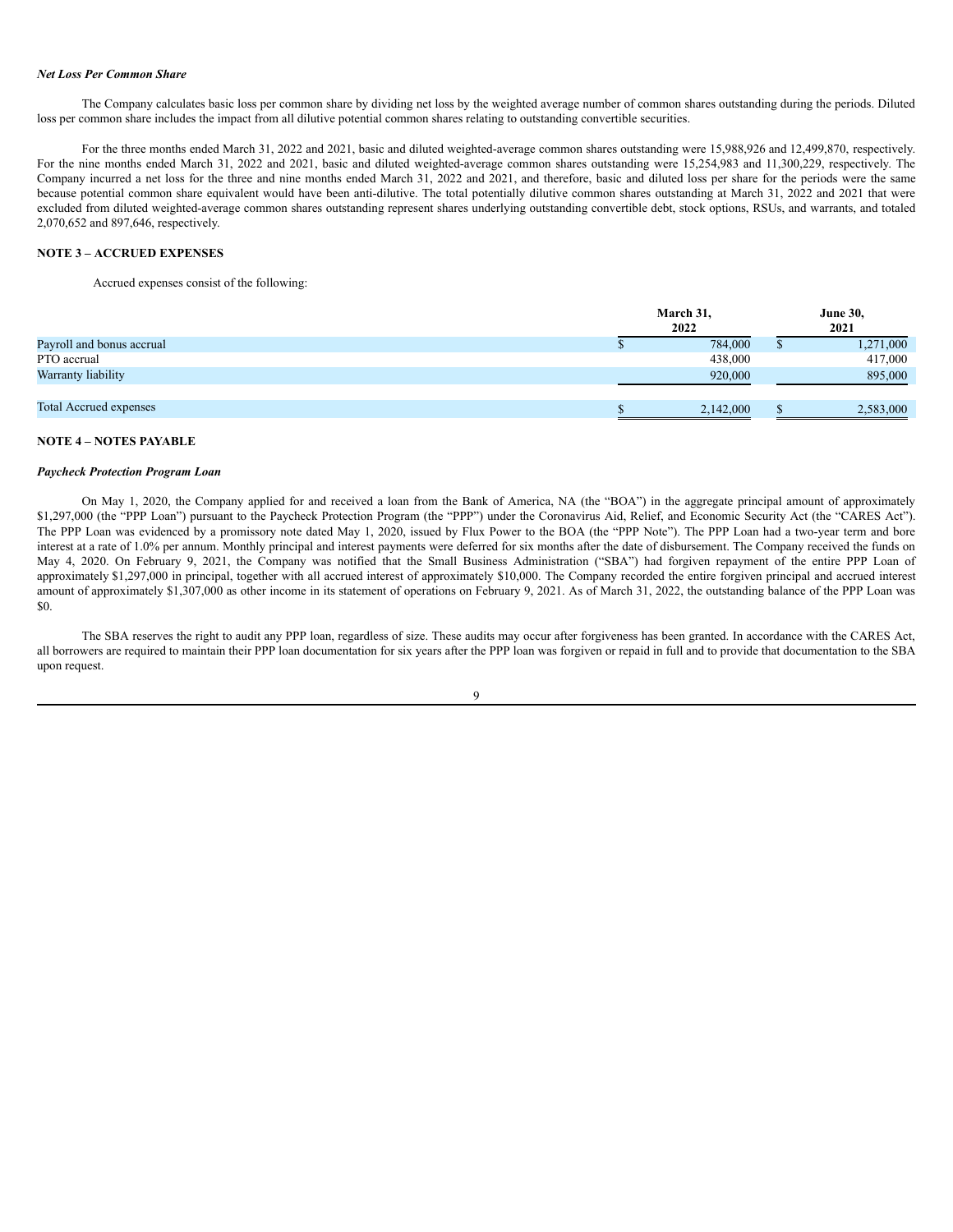# *Revolving Line of Credit*

On November 9, 2020, the Company entered into a Loan and Security Agreement ("Loan Agreement") with Silicon Valley Bank ("SVB"). On October 29, 2021, the Company entered into a First Amendment to Loan and Security Agreement ("First Amendment" and together with the Loan Agreement, the "Amended Loan Agreement") with SVB which amended certain terms of the Loan Agreement including, but not limited to, increasing the amount of the revolving line of credit from \$4.0 million to \$6.0 million, and extending the maturity date to November 7, 2022. The Amended Loan Agreement provides the Company with a senior secured credit facility for up to \$6.0 million available on a revolving basis ("Revolving LOC"). Outstanding principal under the Revolving LOC accrues interest at a floating rate per annum equal to the greater of (i) Prime Rate plus two and a half percent (2.50%), currently 6.00%, or (ii) five and three-quarters percent (5.75%). Interest payments are due on the last day of the month. Should an event of default occur, the interest rate per annum will be increased to five percent (5.0%) above the rate that otherwise would have been applicable to such amounts owed. The Company paid a non-refundable commitment fee of \$15,000 upon execution of the Loan Agreement and an additional non-refundable commitment fee of \$22,500 in connection with the First Amendment. In addition, the Company is required to pay a quarterly unused facility fee equal to one-quarter of one percent (0.25%) per annum of the average daily unused portion of the \$6.0 million commitment under the Revolving LOC, depending upon availability of borrowings under the Revolving LOC. Amounts outstanding under the Revolving LOC are secured by substantially all of the tangible and intangible assets of the Company (including, without limitation, intellectual property) pursuant to the terms of the Amended Loan Agreement and the Intellectual Property Security Agreement dated as of October 29, 2021. As of March 31, 2022 the outstanding balance under the Revolving LOC was \$3,500,000 and the remaining available balance was \$2,500,000.

### **NOTE 5 - RELATED PARTY DEBT AGREEMENTS**

As of March 31, 2022 and June 30, 2021, the Company had no outstanding related party debt agreements. Related party debt agreements that existed during the 2021 periods covered by the accompanying unaudited condensed consolidated financial statements are described below.

#### *Esenjay Loan*

On March 9, 2020, the Company and Esenjay Investments, LLC ("Esenjay") entered into a certain convertible promissory note ("Original Esenjay Note") pursuant to which Esenjay provided the Company with a loan in the principal amount of \$750,000 (the "Esenjay Loan"). On June 2, 2020, the Original Esenjay Note was amended and restated to (i) extend the maturity date from June 30, 2020 to September 30, 2020, and (ii) to increase the principal amount outstanding under the Original Esenjay Note to \$1,400,000 (the "Esenjay Note").

Between June 26, 2020 and July 22, 2020, Esenjay assigned a total of \$900,000 of the Esenjay Note to three (3) accredited investors and the \$900,000 note balance was converted into shares of common stock at \$4.00 per share, which was the cash price per share, and resulted in the issuance of 225,000 shares of common stock.

On August 31, 2020, the Company entered into the Third Amended and Restated Credit Facility Agreement and pursuant to which the Company further amended the Esenjay Note to, among other items, transfer all remaining principal and accrued interest outstanding of approximately \$564,000 into the amended Credit Facility Agreement. (See "Credit Facility" below).

## *Credit Facility*

On March 22, 2018, Flux Power entered into a credit facility agreement with Esenjay with a maximum borrowing amount of \$5,000,000 (the "Original Agreement"). The Original Agreement was amended multiple times to allow for, among other things, an increase in the maximum principal amount available under line of credit ("LOC") to \$12,000,000, the inclusion of additional lenders and extension of the maturity date to September 30, 2021.

In August 2020, the Company paid down an aggregate principal amount of approximately \$1,402,000 of the outstanding balance under the LOC. On August 31, 2020, the Company entered into the Third Amended and Restated Credit Facility Agreement ("Third Amended and Restated Facility Agreement") pursuant to which the Company (i) extended the maturity date to September 30, 2021, and (ii) allowed for the transfer of outstanding obligations under the Esenjay Note of approximately \$564,000 into the LOC as noted above. In November 2020, lenders holding an aggregate of approximately \$2,161,000 in principal and accrued interest elected to convert their notes into 540,347 shares of common stock at a price of \$4.00 per share. In January and March 2021, the lenders holding an aggregate of approximately \$2,632,000 in principal and accrued interest elected to convert their notes into 658,103 shares of common stock at a price of \$4.00 per share of which approximately \$1,045,000 was held by Esenjay and converted to 261,133 shares of common stock.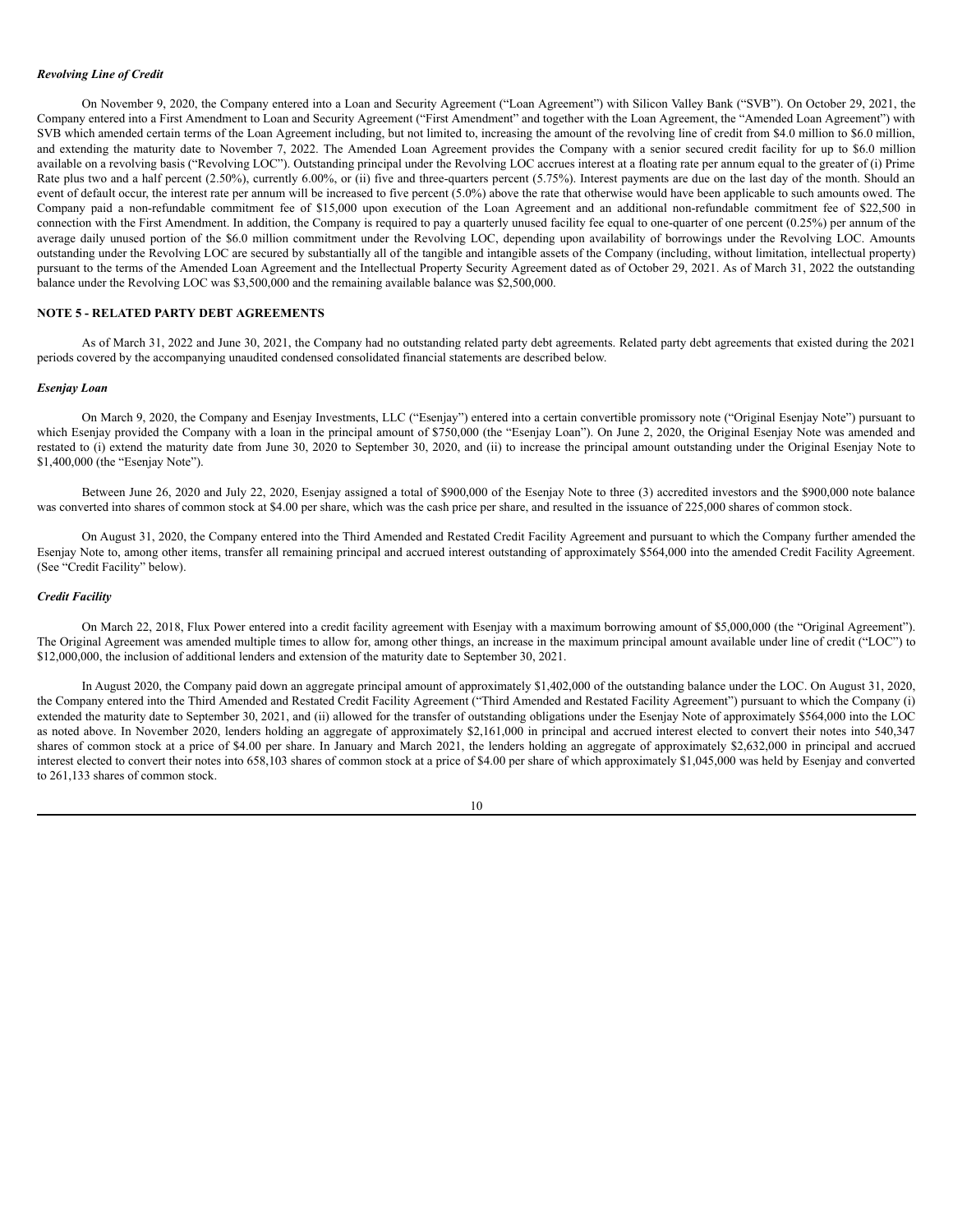On June 10, 2021, the Company repaid all obligations in full and without additional fees or termination penalties, and the Third Amended and Restated Credit Facility Agreement and the related Second Amended and Restated Security Agreement were terminated.

#### *Cleveland Loan*

On July 3, 2019, the Company entered into a loan agreement with Cleveland, pursuant to which Cleveland agreed to loan the Company \$1,000,000 (the "Cleveland Loan") and issued Cleveland an unsecured short-term promissory note in the amount of \$1,000,000 (the "Unsecured Promissory Note"). The Unsecured Promissory Note had an interest rate of 15.0% per annum and was originally due on September 1, 2019, unless repaid earlier from a percentage of proceeds from certain identified accounts receivable. In connection with the Cleveland Loan, the Company issued Cleveland a three-year warrant (the "Cleveland Warrant") to purchase the Company's common stock in a number equal to 0.5% of the number of shares of common stock outstanding after giving effect to the shares of common stock sold in a contemplated public offering and with an exercise price equal to the per share price of the common stock sold in the public offering.

On September 1, 2019, the Company entered into the First Amendment to the Unsecured Promissory Note pursuant to which the maturity date was extended to December 1, 2019 (the "First Amendment") and the Cleveland Warrant terms were amended (the "Amended Warrant"). The Amended Warrant increased the warrant coverage from 0.5% to 1% of the number of shares of common stock outstanding after giving effect to the shares of common stock sold in the next private or public offering and with an exercise price equal to the per share price of common stock sold in such private or public offering, as the case may be.

On July 9, 2020, the Company made a payment to Cleveland in the amount of \$200,000 as a partial payment of the Cleveland Loan. On July 27, 2020, in connection with the outstanding loan from Cleveland to the Company in the principal amount of \$957,000, the Company entered into the Eighth Amendment to the Unsecured Promissory Note which extended the maturity date from July 31, 2020 to August 31, 2020, and capitalized all accrued and unpaid interest as of July 27, 2020 to the principal amount. On August 19, 2020, the Company paid Cleveland the entire remaining principal balance due under the Cleveland Loan, together with all accrued interest payable as of August 19, 2020, in an aggregate amount of approximately \$978,000.

# **NOTE 6 – FACTORING ARRANGEMENT**

On August 23, 2019, the Company entered into a Factoring Agreement ("Factoring Agreement") with CSNK Working Capital Finance Corp. d/b/a Bay View Funding ("CSNK") for a factoring facility under which CSNK would, from time to time, buy approved receivables from the Company. The Company gave termination notice to CSNK and accordingly, effective August 30, 2020 terminated the Factoring Agreement.

# **NOTE 7 - STOCKHOLDERS' EQUITY**

# *At-The-Market ("ATM") Of ering*

On December 21, 2020 the Company entered into a Sales Agreement (the "Sales Agreement") with H.C. Wainwright & Co., LLC ("HCW") to sell shares of its common stock, par value \$0.001 (the "Common Stock") from time to time, through an "at-the-market offering" program (the "ATM Offering").

The Company agreed to pay HCW a commission in an amount equal to 3.0% of the gross sales proceeds of the shares sold under the Sales Agreement. In addition, the Company agreed to reimburse HCW for certain legal and other expenses incurred up to a maximum of \$50,000 to establish the ATM Offering, and \$2,500 per quarter thereafter to maintain such program under the Sales Agreement. The Company has also agreed pursuant to the Sales Agreement to indemnify and provide contribution to HCW against certain liabilities, including liabilities under the Securities Act.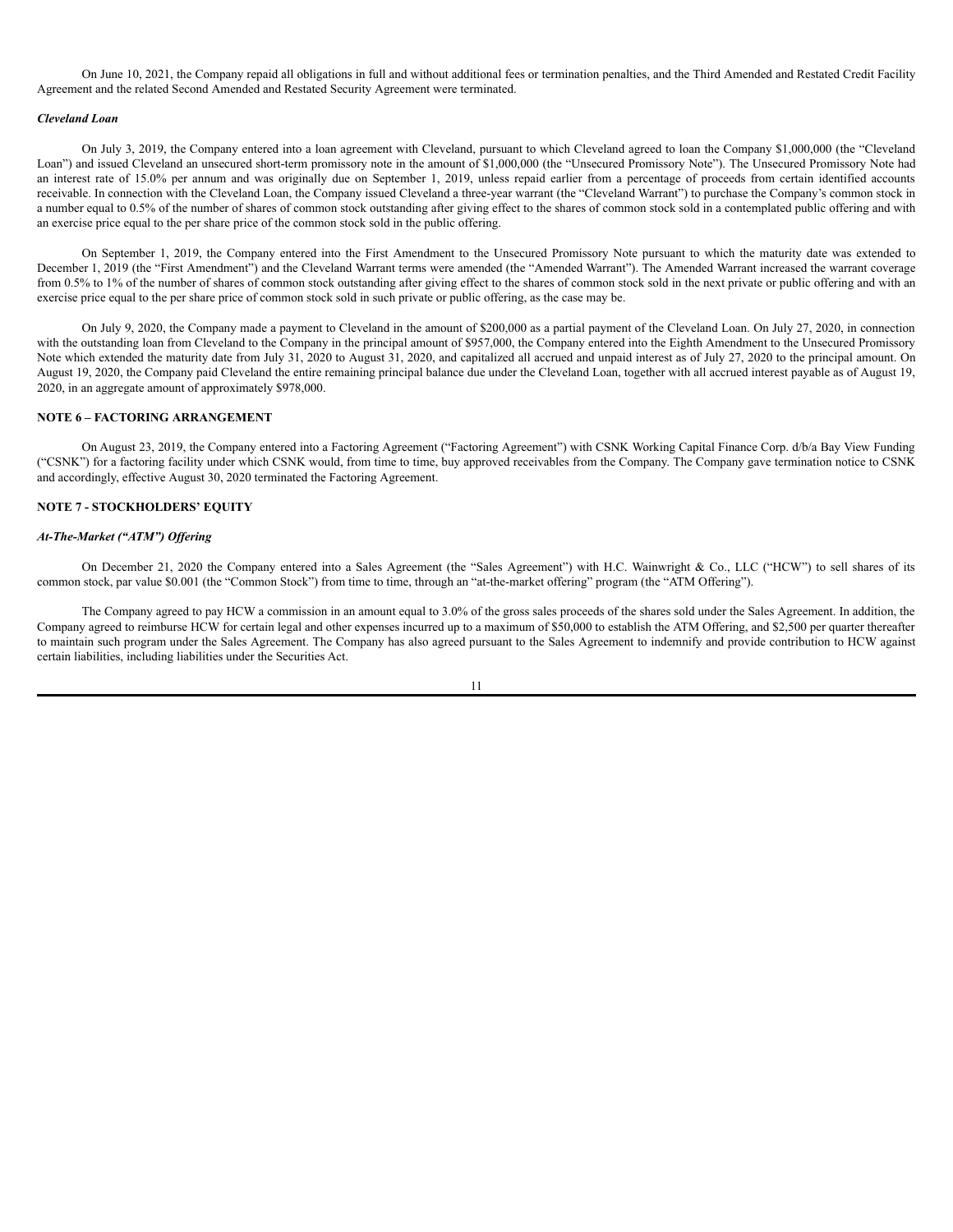On May 27, 2021, the Company filed Amendment No. 1 (the "Amendment") to the prospectus supplement dated December 21, 2020 (the "Prospectus Supplement") to increase the size of the ATM Offering from an aggregate offering price of up to \$10 million in the Prospectus Supplement to an amended maximum aggregate offering price of up to \$20 million of shares of the Company's common stock (the "Shares") (which amount includes the value of shares we have already sold prior to the date of the Amendment) pursuant to the base prospectus dated October 26, 2020, the Prospectus Supplement, and the Amendment (collectively, the "Prospectus").

From December 21, 2020 through March 31, 2022, the Company sold an aggregate of 1,169,564 shares of common stock at an average price of \$12.24 per share for gross proceeds of approximately \$14.3 million under the ATM Offering. The Company received net proceeds of approximately \$13.7 million, net of commissions and other offering related expenses.

The Shares were registered under the Securities Act of 1933, as amended (the "Securities Act"), pursuant to the Company's Registration Statement on Form S-3 (File No. 333-249521), declared effective by the Securities and Exchange Commission (the "Commission") on October 26, 2020, and the Prospectus. Sales of the Shares, if any, may be made by any method permitted by law deemed to be an "at-the-market offering" as defined in Rule 415(a)(4) of the Securities Act. The Company or the HCW may, upon written notice to the other party in accordance with the terms of the Sales Agreement, suspend offers and sales of the Shares. The Company and HCW each have the right, in its sole discretion, to terminate the Sales Agreement at any time upon prior written notice pursuant to the terms and subject to the conditions set forth in the Sales Agreement.

# *Public Of erings*

#### *2020 Public Of ering and NASDAQ Capital Market uplisting*

In August 2020, the Company closed an underwritten public offering of its common stock at a public offering price of \$4.00 per share for gross proceeds of approximately \$12.4 million, which included the full exercise of the underwriters' over-allotment option to purchase additional shares, prior to deducting underwriting discounts and commissions and offering expenses totaling approximately 1.7 million. A total of 3,099,250 shares of common stock were issued by the Company in the offering, including the full exercise of the over-allotment option. The securities were offered pursuant to a registration statement on Form S-1 (File No. 333-231766), which was declared effective by the SEC on August 12, 2020.

Concurrent with the announcement of the public offering, on August 14, 2020, the Company's common stock commenced trading on The NASDAQ Capital Market under the symbol "FLUX".

#### *At-the-Market Registered Direct Of ering*

On September 27, 2021, the Company closed a registered direct offering, priced at-the-market under Nasdaq rules ("RDO") for the sale of 2,142,860 shares of common stock and warrants to purchase up to an aggregate of 1,071,430 shares of common stock, at an offering price of \$7.00 per share and associated warrant for gross proceeds of approximately \$15.0 million prior to deducting offering expenses totaling approximately \$1.0 million. The associated warrants have an exercise price equal to \$7.00 per share and are exercisable upon issuance and expire in five years. HCW acted as the exclusive placement agent for the registered direct offering.

The securities sold in the RDO were sold pursuant to a "shelf" registration statement on Form S-3 (File No. 333-249521), including a base prospectus, previously filed with the Securities and Exchange Commission (the "SEC") on October 16, 2020 and declared effective by the SEC on October 26, 2020. The registered direct offering of the securities was made by means of a prospectus supplement dated September 22, 2021 and filed with the SEC, that forms a part of the effective registration statement.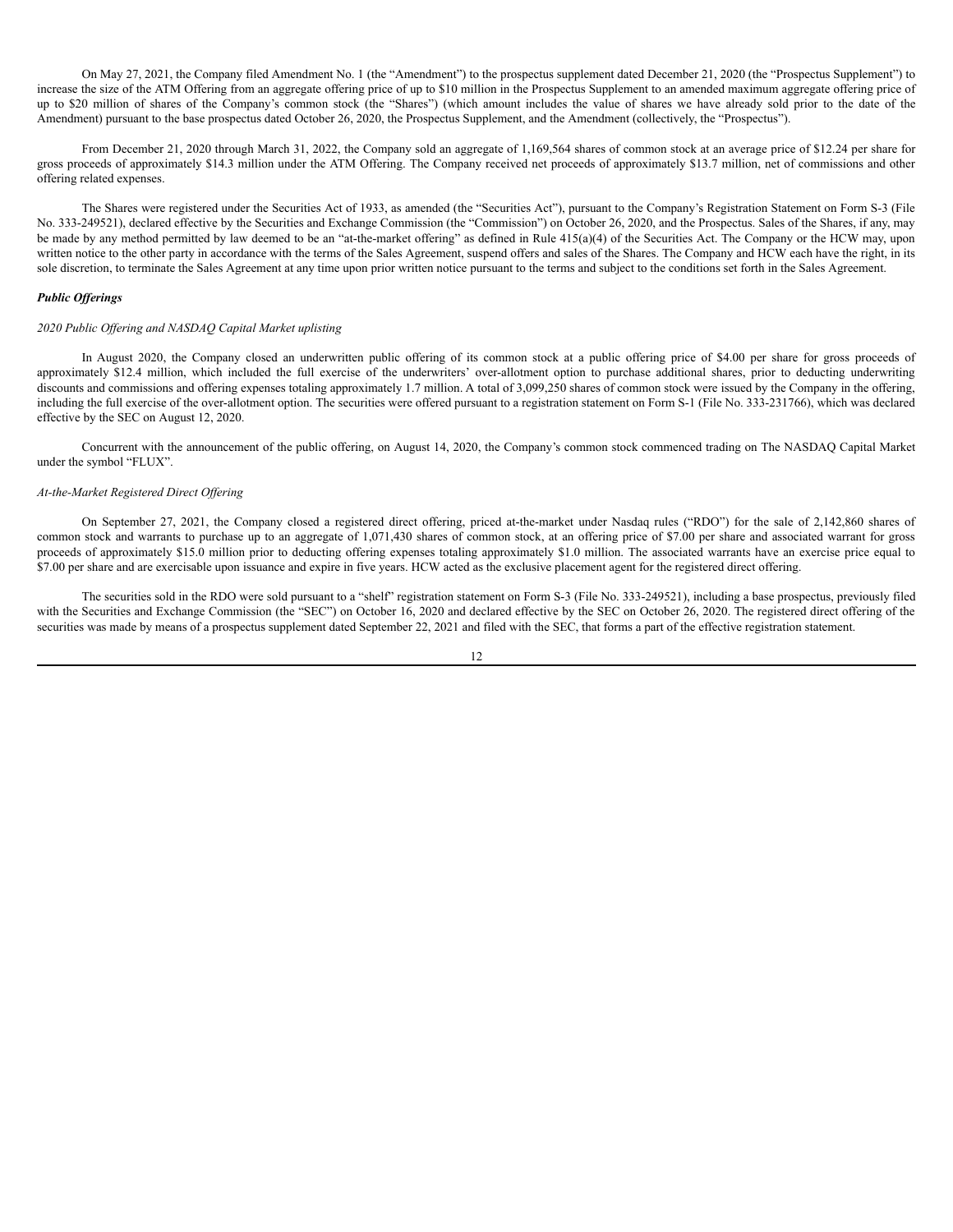#### *Private Placements*

# *2020 Private Placement*

On April 22, 2020, the Company sold an aggregate of 66,250 shares of common stock, at \$4.00 per share, for an aggregate purchase price of \$265,000 in cash to two (2) accredited investors. On June 30, 2020, the Company sold an additional 275,000 shares of common stock at \$4.00 per share in its June Closing of the offering, for an aggregate purchase price of \$1,100,000 in cash to six (6) accredited investors ("June Closing"). Esenjay and Mr. Dutt, the Company's president and chief executive officer, participated in the June Closing in the amount of \$300,000 and \$50,000, respectively. On July 24, 2020, the Company sold an additional 800,000 shares under the 2020 Private Placement at \$4.00 per share, for an aggregate purchase price of \$3,200,000 in cash to accredited investors, including Mr. Cosentino, one of our directors, who participated in the offering in the amount of \$250,000.

The shares offered and sold in the private placement offerings described above were sold to accredited investors in reliance upon exemptions from registration pursuant to Rule 506(b) of Regulation D promulgated under Section 4(a)(2) under the Securities Act. Such shares were not registered under the Securities Act of 1933, as amended ("Securities Act"), and could not be offered or sold in the United States absent registration or an applicable exemption from the registration requirements of the Securities Act

### *Debt Conversion*

# *LOC Conversion*

On June 30, 2020, there was a partial conversion of \$7,383,000 in principal and accrued interest outstanding under the secured promissory notes at a conversion price of \$4.00 per share that resulted in the issuance of 1,845,830 shares of common stock.

On November 6, 2020, there was a partial conversion of \$2,161,000 in principal and accrued interest outstanding under the secured promissory notes at \$4.00 per share that resulted in the issuance of 540,347 shares of common stock.

In January and March 2021, there were conversions of the remaining balance of approximately \$2,632,000 in principal and accrued interest outstanding under the secured promissory notes that resulted in the issuance of 658,103 shares of common stock.

All conversions were at the option of the lenders, and all outstanding secured promissory notes were converted into shares of common stock.

#### *Esenjay Note Conversion*

On June 30, 2020, two (2) accredited individuals, who had been assigned \$500,000 of the Esenjay Note, converted all principal into 125,000 shares of common stock at \$4.00 per share. On July 22, 2020, one accredited individual, who had been assigned \$400,000 of the Esenjay Note converted all principal into 100,000 shares of common stock at \$4.00 per share.

#### *Warrants*

On July 3, 2019, the Company issued a three-year warrant to Cleveland Capital, L.P. ("Cleveland Warrant") to purchase our common stock in a number equal to onehalf percent (0.5%) of the number of shares of common stock outstanding after giving effect to the total number of shares of common stock sold in a public offering at an exercise price equal to the per share public offering price. On September 1, 2019, the Cleveland Warrant was amended and restated to change the warrant coverage from 0.5% to 1% of the number of shares of common stock outstanding after giving effect to the total number of shares of common stock sold in the next private or public offering ("Offering") at an exercise price equal the per share price of common stock sold in the Offering. The closing of a private offering constituting the Offering occurred on July 24, 2020. Upon such closing, the number and the exercise price of the Cleveland Warrant became determinable as the right to purchase up to 83,205 shares of common stock at \$4.00 per share, and the Cleveland Warrant was estimated to have a fair value of approximately \$174,000. As of September 30, 2021, all 83,205 warrants remained outstanding.

In August 2020 and in conjunction with the Company's public offering, the Company issued five-year warrants to the underwriters to purchase up to 185,955 shares of the Company's common stock at an exercise price of \$4.80 per share and were estimated to have a fair value of approximately \$513,000. The underwriters' warrants became exercisable on February 8, 2021.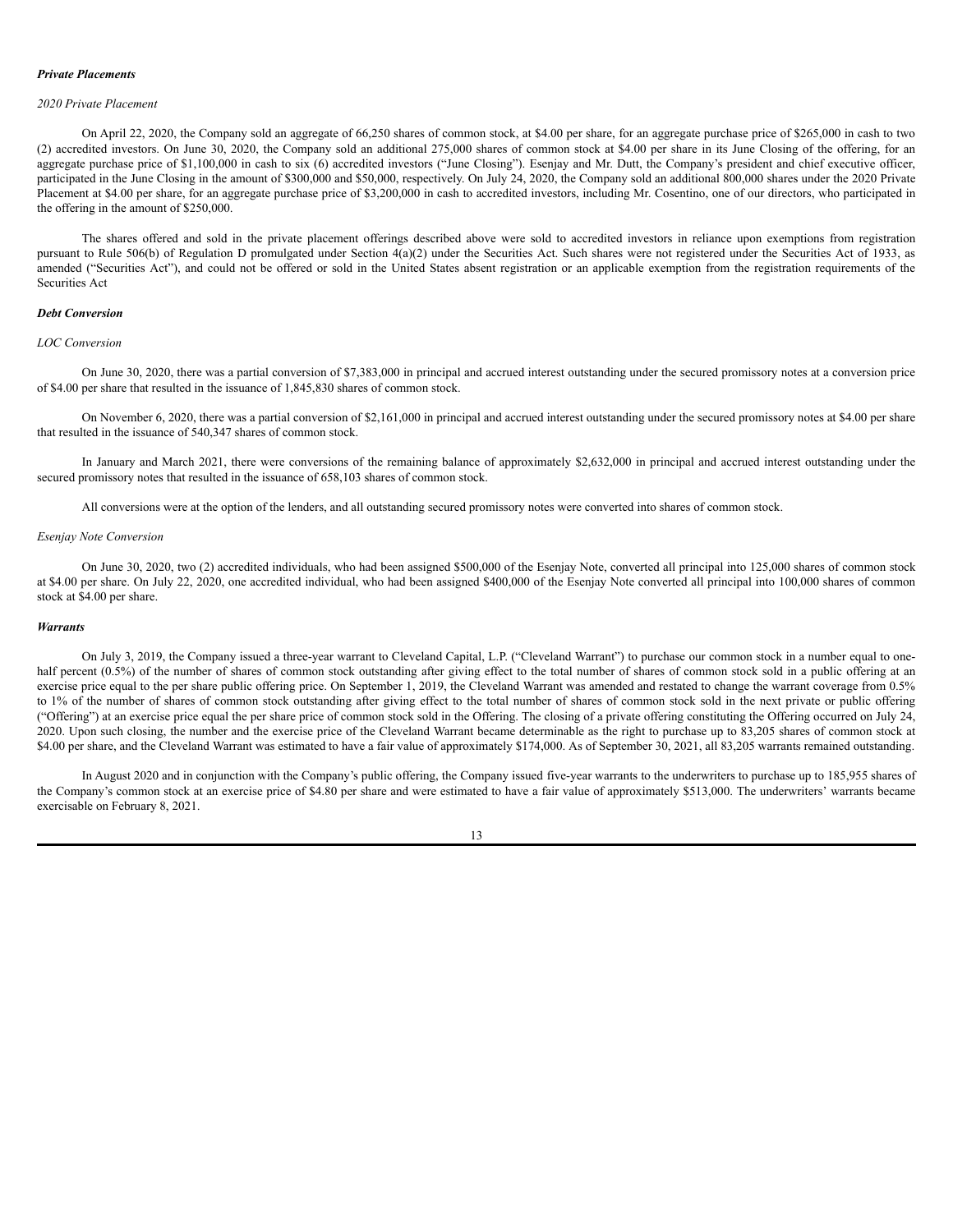In connection with the Company's RDO, in September 2021 the Company issued five-year warrants to the RDO investors to purchase up to 1,071,430 shares of the Company's common stock at an exercise price of \$7.00 per share and were estimated to have a fair value of approximately \$3,874,000. The warrants were exercisable immediately and are limited to beneficial ownership of 4.99% at any point in time in accordance with the warrant agreement.

Warrant detail for the nine months ended March 31, 2022 is reflected below:

|                                                        | <b>Number of Warrants</b> | <b>Weighted Average</b><br><b>Exercise Price Per</b><br>Warrant | <b>Weighted Average</b><br><b>Remaining Contract</b><br>Term (# years) |
|--------------------------------------------------------|---------------------------|-----------------------------------------------------------------|------------------------------------------------------------------------|
| Warrants outstanding and exercisable at June 30, 2021  | 214.883                   | 4.49                                                            |                                                                        |
| Warrants issued                                        | 1.071.430                 | 7.00                                                            |                                                                        |
| Warrants outstanding and exercisable at March 31, 2022 | .286,313                  | 6.58                                                            |                                                                        |

Warrant detail for the nine months ended March 31, 2021 is reflected below:

|                                                       | <b>Number of Warrants</b> | <b>Weighted Average</b><br><b>Exercise Price Per</b><br>Warrant | <b>Weighted Average</b><br><b>Remaining Contract</b><br>Term (# years) |
|-------------------------------------------------------|---------------------------|-----------------------------------------------------------------|------------------------------------------------------------------------|
| Warrants outstanding and exercisable at June 30, 2020 | 83.205                    | 4.00                                                            |                                                                        |
| Warrants issued                                       | 185.955                   | 4.80                                                            |                                                                        |
| Warrants exercised                                    | (32,977)                  | 4.80                                                            |                                                                        |
| Warrants forfeited                                    | (11,700)                  | 4.80                                                            |                                                                        |
| Warrants outstanding at March 31, 2021                | 224.483                   | 4.50                                                            | 3.22                                                                   |

### *Stock Options*

In connection with the reverse acquisition of Flux Power, Inc. in 2012, the Company assumed the 2010 Option Plan. As of June 30, 2021, there were 22,536 options to purchase common stock outstanding under the 2010 Option Plan. No additional options may be granted under the 2010 Option Plan.

On February 17, 2015 the Company's stockholders approved the 2014 Equity Incentive Plan (the "2014 Plan"). The 2014 Plan offers certain employees, directors, and consultants the opportunity to acquire the Company's common stock subject to vesting requirements and serves to encourage such persons to remain employed by the Company and to attract new employees. The 2014 Plan allows for the award of common stock and stock options, up to 1,000,000 shares of the Company's common stock. As of March 31, 2022, 170,810 shares of the Company's common stock were available for grant under the 2014 Plan.

On April 29, 2021, the Company's stockholders approved the 2021 Equity Incentive Plan (the "2021 Plan"). The 2021 Plan authorizes the issuance of awards for up to 2,000,000 shares of common stock in the form of incentive stock options, non-statutory stock options, stock appreciation rights, restricted stock units, restricted stock awards and unrestricted stock awards to officers, directors and employees of, and consultants and advisors to, the Company or its affiliates. As of March 31, 2022, no awards had been granted under the 2021 Plan.

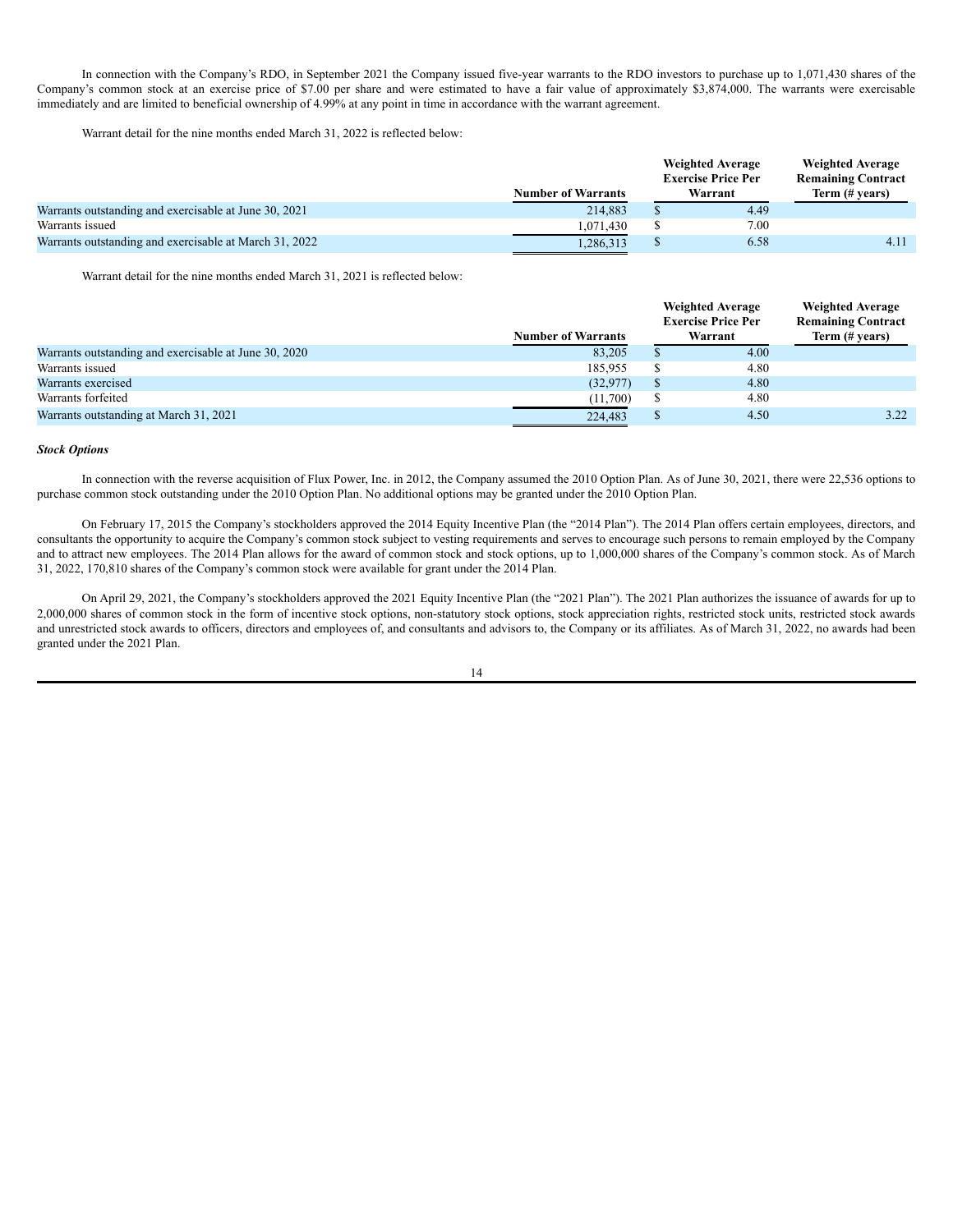Activity in the Company's stock options during the nine months ended March 31, 2022 and related balances outstanding as of that date are reflected below:

|                                               | <b>Number of Shares</b>  | <b>Weighted Average</b><br><b>Exercise Price</b> | <b>Weighted Average</b><br><b>Remaining Contract</b><br><b>Term</b><br># years) |
|-----------------------------------------------|--------------------------|--------------------------------------------------|---------------------------------------------------------------------------------|
| Outstanding at June 30, 2021                  | 531,205                  | 11.02                                            |                                                                                 |
| Granted                                       | $\overline{\phantom{0}}$ | $\overline{\phantom{0}}$                         |                                                                                 |
| Exercised                                     | (3,400)                  | 4.65                                             |                                                                                 |
| Forfeited and cancelled                       | (15, 612)                | 14.28                                            |                                                                                 |
| Outstanding and exercisable at March 31, 2022 | 512,193                  | 10.97                                            | 5.91                                                                            |

Activity in the Company's stock options during the nine months ended March 31, 2021 and related balances outstanding as of that date are reflected below:

|                               |                         |                                                  | <b>Weighted Average</b><br><b>Remaining Contract</b> |
|-------------------------------|-------------------------|--------------------------------------------------|------------------------------------------------------|
|                               | <b>Number of Shares</b> | <b>Weighted Average</b><br><b>Exercise Price</b> | <b>Term</b><br># years)                              |
| Outstanding at June 30, 2020  | 579,584                 | 11.00                                            |                                                      |
| Granted                       | ۰                       | $\overline{\phantom{0}}$                         |                                                      |
| Exercised                     | (15, 812)               | 5.77                                             |                                                      |
| Forfeited and cancelled       | (18, 932)               | 12.45                                            |                                                      |
| Outstanding at March 31, 2021 | 544,840                 | 11.10                                            | 6.81                                                 |
| Exercisable at March 31, 2021 | 490,493                 | 10.91                                            | 6.67                                                 |

# *Restricted Stock Units*

On November 5, 2020, the Company's Board of Directors approved an amendment to the 2014 Plan, to allow for grants of Restricted Stock Units ("RSUs"). Subject to vesting requirements set forth in the RSU Award Agreement, one share of common stock is issuable for one vested RSU. On November 5, 2020, the Board of Directors authorized the following RSUs to be granted under the amended 2014 Option Plan: (i) a total of 43,527 RSUs to certain executive officers as one-time retention incentive awards, and (ii) a total of 91,338 RSUs to certain key employees as annual equity compensation of which 45,652 were performance-based RSUs and 45,686 were time-based RSUs. On April 29, 2021, an additional 18,312 time-based RSUs were authorized by the Company's Board of Directors to be granted under the amended 2014 Option Plan. On October 29, 2021, the Board of Directors authorized the following RSUs to be granted under the amended 2014 Option Plan: (i) a total of 97,828 RSUs to certain executive officers of which 48,914 were performance-based RSUs and 48,914 were time-based RSUs, and (ii) a total of 81,786 time-based RSUs to certain other key employees. The RSUs are subject to the terms and conditions provided in (i) the Restricted Stock Unit Award Agreement for time-based awards ("Time-based Award Agreement"), and (ii) the Performance Restricted Stock Unit Award Agreement for performance-based awards ("Performance-based Award Agreement").

Activity in RSUs during the nine months ended March 31, 2022 and related balances outstanding as of that date are reflected below:

|                               | <b>Number of Shares</b> | <b>Weighted Average</b><br><b>Grant date Fair</b><br>Value | <b>Weighted Average</b><br><b>Remaining Contract</b><br><b>Term</b><br># years) |
|-------------------------------|-------------------------|------------------------------------------------------------|---------------------------------------------------------------------------------|
| Outstanding at June 30, 2021  | 131,652                 | 9.25                                                       |                                                                                 |
| Granted                       | 179,614                 | 5.75                                                       |                                                                                 |
| Settled                       | (4.578)                 | 11.56                                                      |                                                                                 |
| Forfeited and cancelled       | (35, 542)               | 6.95                                                       |                                                                                 |
| Outstanding at March 31, 2022 | 271,146                 | 7.19                                                       | 2.34                                                                            |
|                               |                         |                                                            |                                                                                 |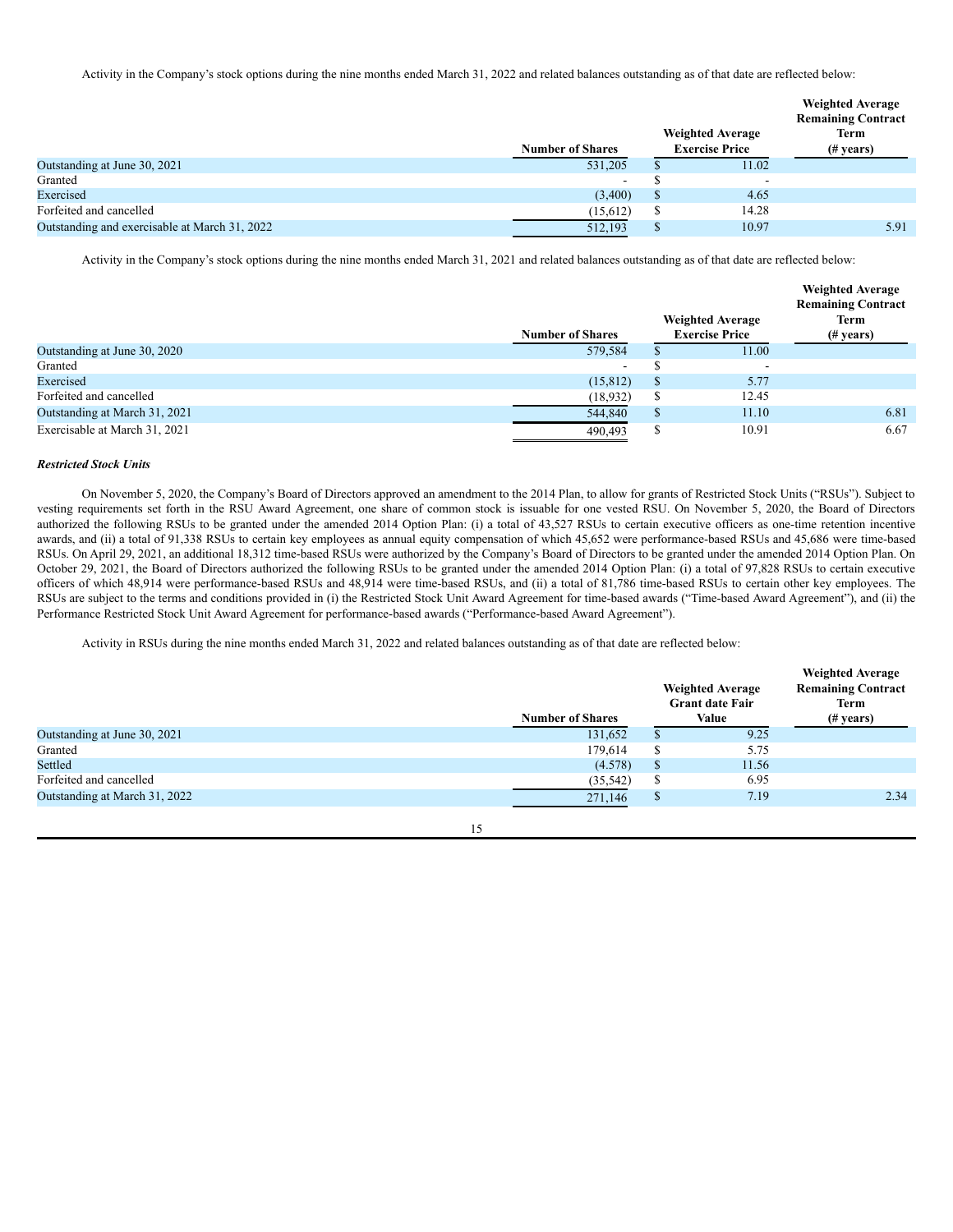Activity in RSUs during the nine months ended March 31, 2021 and related balances outstanding as of that date are reflected below:

|                               | <b>Number of Shares</b>  | <b>Weighted Average</b><br><b>Grant date Fair</b><br>Value | <b>Weighted Average</b><br><b>Remaining Contract</b><br>Term<br># years) |
|-------------------------------|--------------------------|------------------------------------------------------------|--------------------------------------------------------------------------|
| Outstanding at June 30, 2020  | $\overline{\phantom{a}}$ | -                                                          |                                                                          |
| Granted                       | 134,865                  | 8.88                                                       |                                                                          |
| Forfeited and cancelled       | (6, 542)                 | 8.88                                                       |                                                                          |
| Outstanding at March 31, 2021 | 128,323                  | 8.88                                                       | 2.91                                                                     |

#### **Stock-based Compensation**

Stock-based compensation expense for the three and nine months ended March 31, 2022 and 2021 represents the estimated fair value of stock options and RSUs at the time of grant amortized under the straight-line method over the expected vesting period and reduced for estimated forfeitures of options and RSUs. Forfeitures are estimated at the time of grant and revised, if necessary, in subsequent periods if actual forfeitures differ from original estimates. At March 31, 2022, the aggregate intrinsic value of exercisable stock options was approximately \$1,686,000.

The following table summarizes stock-based compensation expense for employee and non-employee stock option and RSU grants:

|                                        | <b>Three Months Ended</b><br>March 31. |  | <b>Nine Months Ended</b><br>March 31. |  |         |  |         |
|----------------------------------------|----------------------------------------|--|---------------------------------------|--|---------|--|---------|
|                                        | 2022                                   |  | 2021                                  |  | 2022    |  | 2021    |
| Research and development               | 32,000                                 |  | 48,000                                |  | 122,000 |  | 146,000 |
| Selling and administrative             | 120.000                                |  | 180,000                               |  | 479,000 |  | 504,000 |
| Total stock-based compensation expense | 152,000                                |  | 228,000                               |  | 601,000 |  | 650,000 |

At March 31, 2022, the unamortized stock-based compensation expense related to outstanding RSUs was approximately \$1,085,000, and it is expected to be expensed over the weighted-average remaining recognition period of 2.34 years.

# **NOTE 8 - CONCENTRATIONS**

#### *Credit Risk*

Financial instruments that potentially subject the Company to concentrations of credit risk consist principally of cash and unsecured trade accounts receivable. The Company maintains cash balances in non-interest bearing bank deposit accounts at a California commercial bank. The Company's cash balance at this institution is secured by the Federal Deposit Insurance Corporation up to \$250,000. As of March 31, 2022 and June 30, 2021, cash was approximately \$3,804,000 and \$4,713,000, respectively. The Company has not experienced any losses in such accounts. Management believes that the Company is not exposed to any significant credit risk with respect to its cash.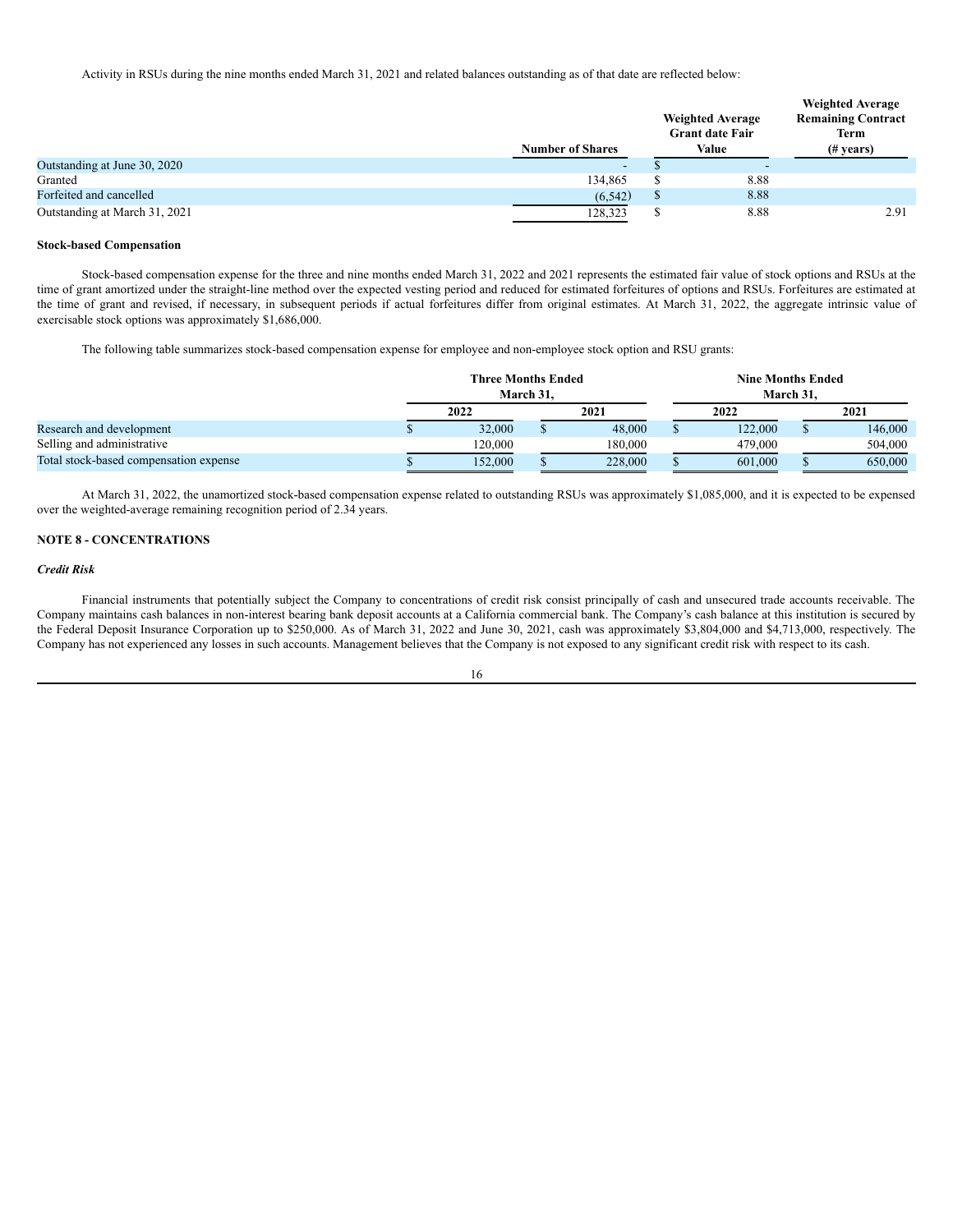### *Customer Concentrations*

During the three months ended March 31, 2022, the Company had four (4) major customers that each represented more than 10% of revenues on an individual basis, and together represented approximately \$10,762,000 or 82% of total revenues. During the nine months ended March 31, 2022, the Company had three (3) major customers that each represented more than 10% of revenues on an individual basis, and together represented approximately \$15,891,000 or 59% of total revenues.

During the three months ended March 31, 2021, the Company had four (4) major customers that each represented more than 10% of revenues on an individual basis, and together represented approximately \$5,352,000 or 77% of total revenues. During the nine months ended March 31, 2021, the Company had three (3) major customers that each represented more than 10% of revenues on an individual basis, and together represented approximately \$10,594,000 or 59% of total revenues.

#### *Suppliers/Vendor Concentrations*

The Company obtains a number of components and supplies included in its products from a group of suppliers. During the three months ended March 31, 2022, the Company had three (3) suppliers who accounted for more than 10% of total purchases on an individual basis, and together represented approximately \$5,556,000 or 48% of total purchases. During the nine months ended March 31, 2022, the Company had one (1) supplier who accounted for more than 10% of total purchases and represented approximately \$12,722,000 or 32% of total purchases. We continue to assess our supplier base to ensure alignment with our expanding needs.

During the three months ended March 31, 2021, the Company had two (2) suppliers who accounted for more than 10% of total purchases on an individual basis, and together represented approximately \$2,252,000 or 26% of total purchases. During the nine months ended March 31, 2021, the Company had two (2) suppliers who accounted for more than 10% of total purchases on an individual basis, and together represented approximately \$6,229,000 or 27% of total purchases.

# **NOTE 9 - COMMITMENTS AND CONTINGENCIES**

From time to time, the Company may become involved in various lawsuits and legal proceedings which arise in the ordinary course of business. However, litigation is subject to inherent uncertainties and an adverse result in these or other matters may arise from time to time that may harm the Company's business. The Company is not aware of any material legal proceedings currently pending or expected against the Company.

### *Operating Leases*

On April 25, 2019 the Company signed a Standard Industrial/Commercial Multi-Tenant Lease ("Lease") with Accutek to rent approximately 45,600 square feet of industrial space at 2685 S. Melrose Drive, Vista, California. The Lease has an initial term of seven years and four months and commenced on or about June 28, 2019. The lease contains an option to extend the term for two periods of 24 months each, and the right of first refusal to lease an additional approximate 15,300 square feet. The monthly rental rate is \$42,400 for the first 12 months, escalating at 3% each year.

On February 26, 2020, the Company entered into the First Amendment to Standard Industrial/Commercial Multi-Tenant Lease dated April 25, 2019 (the "Amendment") with Accutek to rent an additional 16,309 rentable square feet of space plus a residential unit of approximately 1,230 rentable square feet (for a total of approximately 17,539 rentable square feet). The lease for the additional space commenced 30 days following the occupancy date of the additional space and will terminate concurrently with the term of the original lease, which expires on November 20, 2026. The base rent for the additional space is the same rate as the space rented under the terms of the original lease, \$0.93 per rentable square (subject to 3% annual increase). In connection with the Amendment, the Company purchased certain existing office furniture for a total purchase price of \$8,300.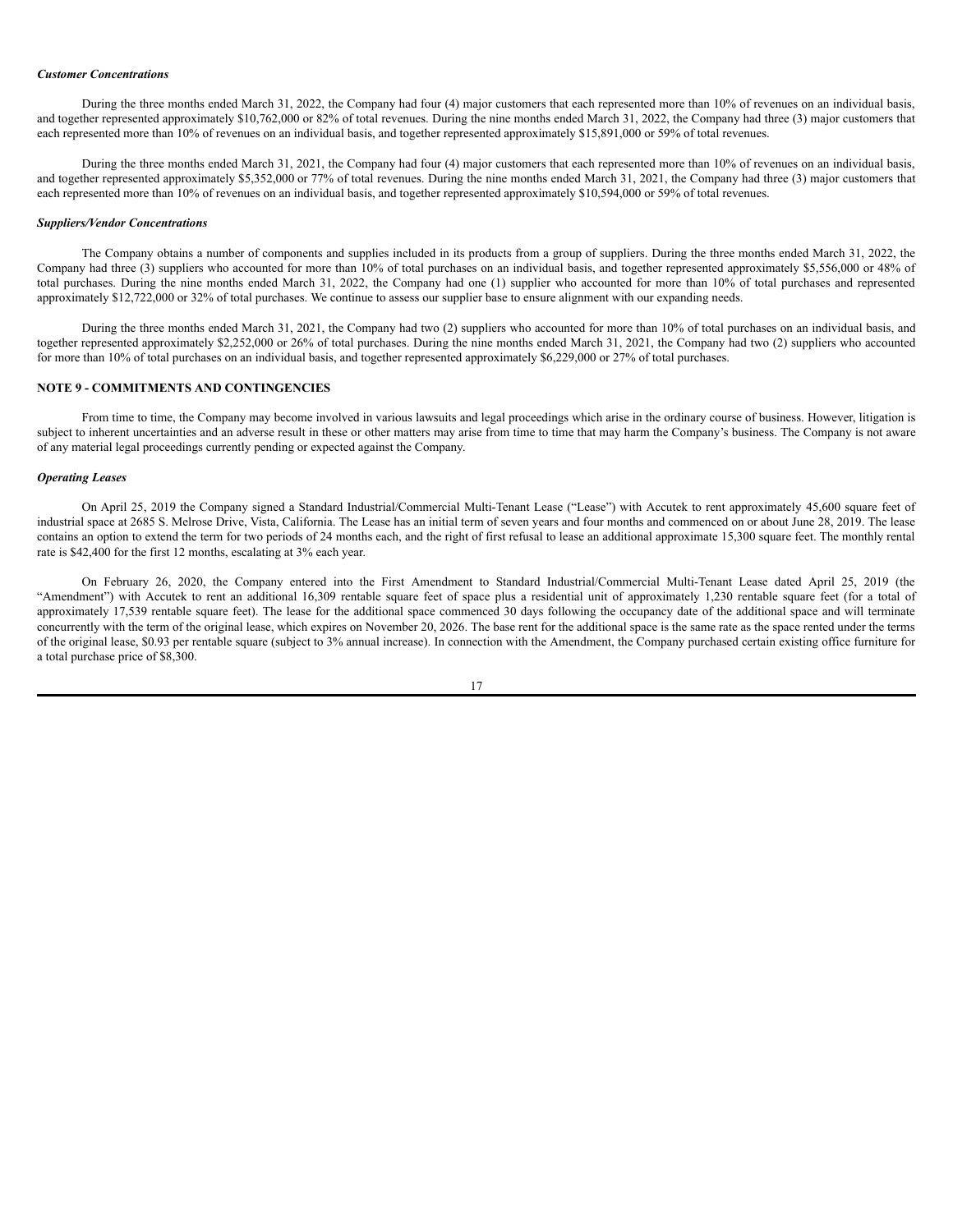Total rent expense was approximately \$219,000 and \$214,000 for the three months ended March 31, 2022 and 2021, respectively. Total rent expense was approximately \$648,000 and \$635,000 for the nine months ended March 31, 2022 and 2021, respectively.

The Future Minimum Lease Payments as of March 31, 2022 are as follows:

| Year Ending June 30,                |           |
|-------------------------------------|-----------|
| 2022 (remaining three months)       | 187,000   |
| 2023                                | 768,000   |
| 2024                                | 791,000   |
| 2025                                | 815,000   |
| 2026                                | 840,000   |
| Thereafter                          | 359,000   |
| Total Future Minimum Lease Payments | 3,760,000 |
|                                     |           |
| Less: discount                      | (781,000) |
| Total lease liability               | 2,979,000 |
|                                     |           |

# **NOTE 10 - SUBSEQUENT EVENTS**

#### *Grant of Restricted Stock Units to Non-Executive Directors*

On April 28, 2022, the Company's four non-executive directors were granted RSUs covering a total of 71,172 shares of common stock under the 2014 Plan. The RSUs will all vest on April 28, 2023 in accordance to the vesting service criteria. The awards are subject to the terms and conditions of the 2014 Plan and the terms and conditions of an applicable award agreement covering each grant. The awards were recommended by the compensation committee of the Company and approved by the Board of Directors prior to being granted.

#### *Subordinated Line of Credit*

On May 11, 2022, the Company entered into a Credit Facility Agreement (the "Credit Facility") with Cleveland Capital, L.P., a Delaware limited partnership ("Cleveland"), Herndon Plant Oakley, Ltd., ("HPO"), and other lenders (together with Cleveland and HPO, the "Lenders"). The Credit Facility provides the Company with a short-term line of credit (the "LOC") not less than \$3,000,000 and not more than \$5,000,000, the proceeds of which shall be used by the Company for working capital purposes. In connection with the LOC, the Company issued a separate subordinated unsecured promissory note in favor of each respective Lender (each promissory note, a "Note") for each Lender's commitment amount (each such commitment amount, a "Commitment Amount"). As of May 12, 2022, the Lenders committed an aggregate of \$4,000,000.

Pursuant to the terms of the Credit Facility, each Lender severally agrees to make loans (each such loan, an "Advance") up to such Lender's Commitment Amount to the Company from time to time, until December 31, 2022 (the "Due Date"). The Company may, from time to time, prior to the Due Date, draw down, repay, and re-borrow on the Note, by giving notice to the Lenders of the amount to be requested to be drawn down.

Each Note bears an interest rate of 15.0% per annum on each Advance from and after the date of disbursement of such Advance and is payable on (i) the Due Date in cash or shares of common stock of the Company (the "Common Stock") at the sole election of the Company, unless such Due Date extended pursuant to the Note, or (ii) on occurrence of an event of Default (as defined in the Note). The Due Date may be extended (i) at the sole election of the Company for one (1) additional year period from the Due Date upon the payment of a commitment fee equal to two percent (2%) of the Commitment Amount to the Lender within thirty (30) days prior to the original Due Date, or (ii) by the Lender in writing. In addition, each Lender signed a Subordination Agreement by and between the Lenders and Silicon Valley Bank, a California corporation ("SVB"), dated as of May 11, 2022 (the "Subordination Agreement") for the purposes of subordinating the right to payment under the Note to SVB's indebtedness by the Company and its wholly-owned subsidiary, Flux Power, Inc., now outstanding or hereinafter incurred.

The Credit Facility includes customary representations, warranties and covenants by the Company and the Lenders. The Company has also agreed to pay the legal fees of Cleveland's counsel in an amount up to \$10,000. In addition, each Note also provides that, upon the occurrence of a Default, at the option of the Lender, the entire outstanding principal balance, all accrued but unpaid interest and/or Late Charges (as defined in the Note) at once will become due and payable upon written notice to the Company by the Lender.

In connection with entry into the Credit Facility, the Company agreed to pay to each Lender a one-time committee fee in cash equal to 3.5% of such Lender's Commitment Amount. In addition, in consideration of the Lenders' commitment to provide the Advances to the Company, the Company agreed to issue each Lender warrants to purchase the number of shares of common stock equal to the product of (i) 160,000 shares of common stock multiplied by (ii) the ratio represented by each Lender's Commitment Amount divided by the \$5,000,000 (the "Warrants").

Subject to certain ownership limitations, the Warrants will be exercisable immediately from the date of issuance, will expire on the five (5) year anniversary of the date of issuance and will have an exercise price of \$2.53 per share. The exercise price of the Warrants is subject to certain adjustments, including stock dividends, stock splits, combinations and reclassifications of the Company's Common Stock. In the event of a Triggering Event, as described in the Warrant Certificate, each of the holders of the Warrants will be entitled to exercise its Warrant and receive the same amount and kind of securities, cash or property as such holder would have been entitled to receive upon the occurrence of such Triggering Event if such holder had exercised the rights represented by the Warrant Certificate immediately prior to the Triggering Event. Additionally, upon the holder's request, the continuing or surviving corporation as a result of such Triggering Event will issue to such holder a new warrant of like tenor evidencing the right to purchase the adjusted amount of securities, cash or property and the adjusted warrant price.

Pursuant to a selling agreement, dated as of May 11, 2022, the Company retained HPO as its placement agent in connection with the Credit Facility. As compensation for services rendered in conjunction with the Credit Facility, the Company agreed to pay HPO a finder fee equal to 3% of the Commitment Amount from each such Lender placed by HPO in cash.

#### *Financial Advisory Agreement*

On May 11, 2022, the Company entered into a certain financial advisory agreement with Cleveland Capital Management, L.L.C., a related party ("Cleveland Management") pursuant to which Cleveland Management agreed to provide the Company with financial consulting services.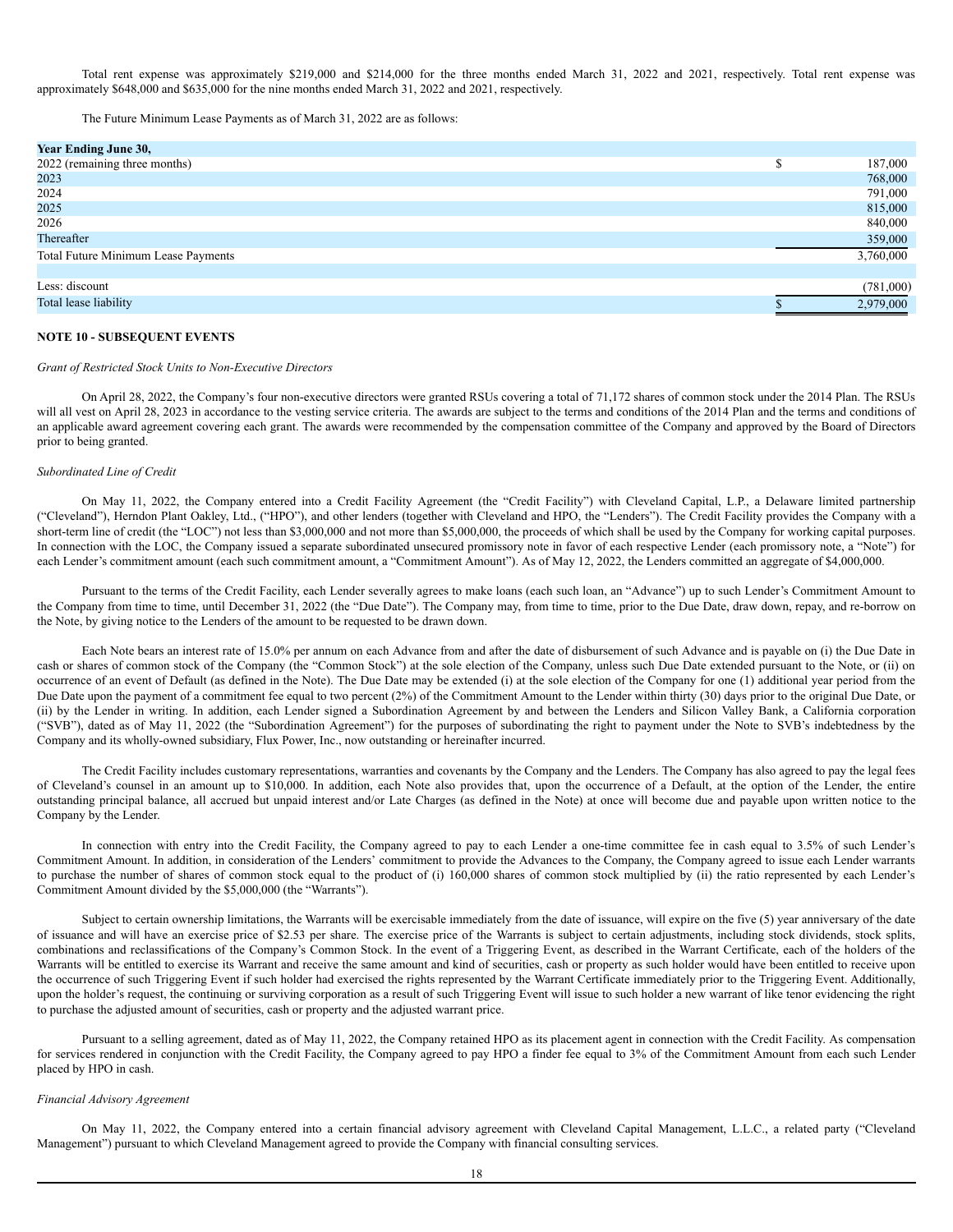#### <span id="page-18-0"></span>**ITEM 2 - MANAGEMENT'S DISCUSSION AND ANALYSIS OF FINANCIAL CONDITION AND RESULTS OF OPERATIONS**

The following discussion provides information which management believes is relevant to an assessment and understanding of the Company's results of operations and financial condition. The discussion should be read in conjunction with the unaudited interim condensed consolidated Financial Statements and Notes thereto and Part II, Item 7, Management's Discussion and Analysis of Financial condition and Results of Operations contained in our Annual Report on Form 10-K for the fiscal year *ended June 30, 2021.*

#### **Business Overview**

We design, develop, manufacture, and sell a portfolio of advanced lithium-ion energy storage solutions for electrification of a range of industrial commercial sectors which include material handling, airport ground support equipment ("GSE"), and stationary energy storage. We believe our mobile and stationary energy storage solutions provide our customers a reliable, high performing, cost effective, and more environmentally friendly alternative as compared to traditional lead acid and propane-based solutions. Our modular and scalable design allows different configurations of lithium-ion battery packs to be paired with our proprietary wireless battery management system to provide the level of energy storage required and "state of the art" real time monitoring of pack performance. We believe that the increasing demand for lithium-ion battery packs and more environmentally friendly energy storage solutions in the material handling sector should continue to drive our revenue growth.

Our long-term strategy is to meet the rapidly growing demand for lithium-ion energy solutions and to be the supplier of choice, targeting large companies having energy storage needs. We have established selling relationships with large fleets of forklifts and GSEs. We intend to reach this goal by investing in research and development to expand our product mix, by expanding our sales and marketing efforts, improving our customer support efforts and continuing our efforts to improve production capacity and efficiencies. Our research and development efforts will continue to focus on providing adaptable, reliable and cost-effective energy storage solutions for our customers. We have filed three new patents on advanced technology related to lithium-ion battery packs. The technology behind these pending patents are designed to:

- increase battery life by optimizing the charging cycle,
- give users a better understanding of the health of their battery in use, and
- apply artificial intelligence to predictively balance the cells for optimal performance.

Our largest sector of penetration thus far has been the material handling sector which we believe is a multi-billion dollar addressable market. We believe the sector will provide us with an opportunity to grow our business as we enhance our product mix and service levels and grow our sales to large fleets of forklifts and GSEs. Applications of our modular packs for other industrial and commercial uses, such as solar energy storage, are providing additional current growth and further opportunities. We intend to continue to expand our supply chain and customer partnerships and seek further partnerships and/or acquisitions that provide synergy to meeting our growth and "building scale" objectives.

The following table summarizes the new orders, shipments, and backlog activities for the last six (6) fiscal quarters:

| <b>Fiscal Quarter Ended</b> | <b>Beginning Backlog</b> |  | <b>New Orders</b> |  | <b>Shipments</b> | <b>Ending Backlog</b> |  |
|-----------------------------|--------------------------|--|-------------------|--|------------------|-----------------------|--|
| December 31, 2020           | 2.528,000                |  | 6,561,000         |  | 6,330,000        | 2,759,000             |  |
| March 31, 2021              | 2,759,000                |  | 9,977,000         |  | 6.826.000        | 5,910,000             |  |
| June 30, 2021               | 5.910.000                |  | 15,053,000        |  | 8,339,000        | 12.624.000            |  |
| September 30, 2021          | 12.624.000               |  | 13.122.000        |  | 6.313.000        | 19.433.000            |  |
| December 31, 2021           | 19.433,000               |  | 19.819.000        |  | 7.837.000        | 31,415,000            |  |
| March 31, 2022              | 31,415,000               |  | 20,495,000        |  | 13,317,000       | 38,593,000            |  |

"Backlog" represents the amount of anticipated revenues we may recognize in the future from existing contractual orders with customers that are in progress and have not yet shipped. Backlog values may not be indicative of future operating results as orders may be cancelled, modified or otherwise altered by customers. In addition, our ability to realize revenue from our backlog will be dependent on the delivery of key parts from our suppliers and our ability to manufacture and ship our products to customers in a timely manner. There can be no assurance that outstanding customer orders will be fulfilled as expected and that our backlog will result in future revenues.

As of May 10, 2022, our order backlog was approximately \$33.1 million.

#### **Business Updates**

Due to the growth in orders for our energy storage solutions and accessories, coupled with supply chain disruptions due to COVID-19 delaying our ability to fulfill such orders, we have experienced an increase in our backlog of open orders.

# *Supply Chain Issues and Higher Procurement Costs*

Due to COVID-19 pandemic, supply chain disruptions continue, notably with delivery delays at the ports of Los Angeles and Long Beach. In addition, the price of steel and certain other electrical components used in our products have seen dramatic increases, along with shipping costs. It is impossible to predict how long the current disruptions to the cost and availability of raw materials and component parts will last. We implemented a price increase on certain new product orders in October 2021 to offset rising global costs of raw materials and component parts. A second price increase was implemented in April 2022. In addition, we increased our inventory of raw materials and component parts to \$20.9 million as of March 31, 2022 to mitigate supply chain disruptions and support timely deliveries. However, there can be no assurance that such increases or any future increases will be sufficient to offset continued rising costs.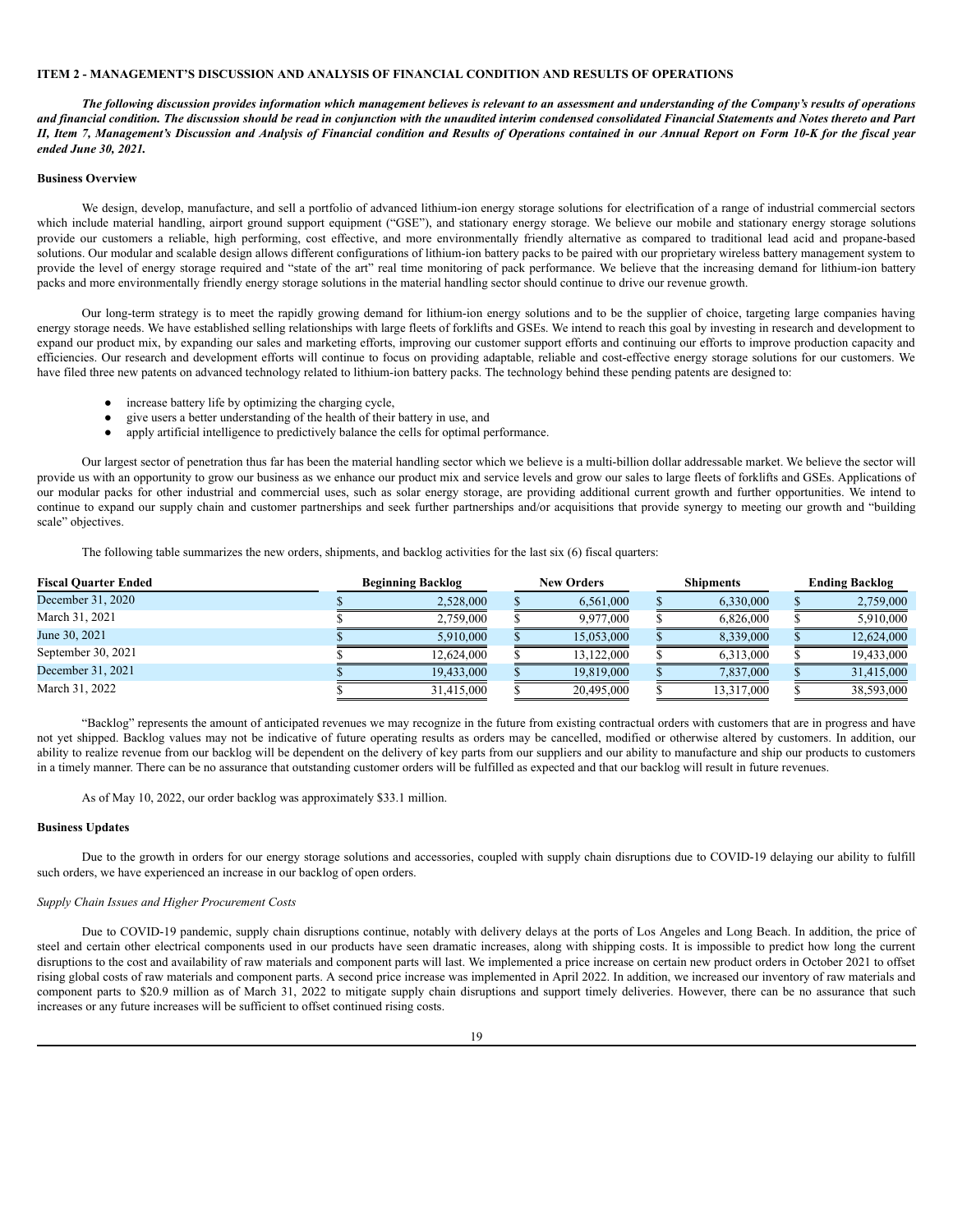To address some of the negative consequences to our business, we have implemented a number of new strategic initiatives:

#### *Strategic Initiatives.*

- Expand our base of suppliers to better manage supply chain disruptions and associated risks;
- Introduce new product designs to lower costs, simplify the bill of materials, and improved serviceability;
- Improve our manufacturing capacity and production processes (including implementing lean manufacturing) to increase throughput, reduce the time to fulfill our order backlog and improve gross margins;
- Seek more competitive carriers to reduce shipping costs;
- Utilize lower cost steel suppliers that meet required specifications;
- Transition product lines to a new cell technology including revised UL Listing and OEM approvals in efforts to lower costs of production, improve supplier reliability, and higher energy capabilities of our solutions;
- Expand our customer base, particularly among Fortune  $100 \& 500$  companies;
- Deploy our Sky BMS telematics technology to many users.

There can be no assurance that our initiatives and efforts to mitigate the supply chain issues and rising costs will be successful.

#### **New Product Update**

During the quarter ended March 31, 2022, we introduced new product designs to respond to customer requests. Some of the improvements included higher capacities for extra-long and demanding shifts, easier servicing, lower total cost of ownership, and other features to solve a variety of existing performance challenges of customer operations. We continue to introduce new product designs for margin enhancement, part commonality and improved serviceability.

At the MODEX material handling trade show in March 2022, we have introduced three (3) new products as follow:

- L36 lithium-ion battery pack, a 36-volt option for 3-wheel forklifts;
- C48 lithium-ion battery pack for Automated Guided Vehicles (AGV) and Autonomous Mobile Robots (AMR); and
- S24 lithium-ion battery pack providing twice the capacity (210Ah) for Walkie Pallet Jacks for heavy duty

# **Recent Corporate Development**

### *Subordinate Line of Credit*

On May 11, 2022, the Company entered into a Credit Facility Agreement (the "Credit Facility") with Cleveland Capital, L.P., a Delaware limited partnership ("Cleveland"), Herndon Plant Oakley, Ltd., ("HPO"), and other lenders (together with Cleveland and HPO, the "Lenders"). The Credit Facility provides the Company with a short-term line of credit (the "LOC") not less than \$3,000,000 and not more than \$5,000,000, the proceeds of which shall be used by the Company for working capital purposes. In connection with the LOC, the Company issued separate subordinated unsecured promissory notes in favor of each respective Lender (each promissory note, a "Note") for each Lender's commitment amount (each such commitment amount, a "Commitment Amount"). As of May 12, 2022, the Lenders committed an aggregate of \$4,000,000.

Pursuant to the terms of the Credit Facility, each Lender severally agrees to make loans (each such loan, an "Advance") up to such Lender's Commitment Amount to the Company from time to time, until the December 31, 2022 (the "Due Date"). The Company may, from time to time, prior to the Due Date, draw down, repay, and re-borrow on the Note, by giving notice to the Lenders of the amount to be requested to be drawn down.

Each Note bears an interest rate of 15.0% per annum on each Advance from and after the date of disbursement of such Advance and shall be payable on (i) the Due Date in cash or shares of common stock of the Company (the "Common Stock") at the sole election of the Company, unless extended pursuant to the Note, or (ii) on occurrence of an event of Default (as defined in the Note). The Due Date may be extended (i) at the sole election of the Company for one (1) additional year period from the Due Date upon the payment of a commitment fee equal to two percent (2%) of the Commitment Amount to the Lender within thirty (30) days prior to the original Due Date, or (ii) by the Lender in writing. In addition, each Lender signed a certain Subordination Agreement by and between the Lenders and Silicon Valley Bank, a California corporation ("SVB"), dated as of May 11, 2022 (the "Subordination Agreement") for the purposes of subordinating the right to payment under the Note to SVB's indebtedness by the Company and its wholly-owned subsidiary, Flux Power, Inc., now outstanding or hereinafter incurred.

The Credit Facility includes customary representations, warranties and covenants by the Company and the Lenders. The Company has also agreed to pay the legal fees of Cleveland's counsel in the amount up to \$10,000. In addition, each Note also provides that, upon the occurrence of a Default, at the option of the Lender, the entire outstanding principal balance, all accrued but unpaid interest and/or Late Charges (as defined in the Note) at once shall become due and payable upon written notice to the Company by the Lender.

In connection with entry into the Credit Facility, the Company agreed to pay each Lender a one-time committee fee in cash equal to 3.5% of such Lender's Commitment Amount. In addition, in consideration of the Lenders' commitment to provide the Advances to the Company, the Company agreed to issue each Lender warrants to purchase the number of shares of common stock equal to the product of (i) 160,000 shares of common stock multiplied by (ii) the ratio represented by each Lender's Commitment Amount divided by the \$5,000,000 (the "Warrants").

Subject to certain ownership limitations, the Warrants will be exercisable immediately from the date of issuance, will expire on the five (5) year anniversary of the date of issuance and will have an exercise price of \$2.53 per share. The exercise price of the Warrants is subject to certain adjustments, including stock dividends, stock splits, combinations and reclassifications of the Company's Common Stock. In the event of a Triggering Event, as described in the Warrant Certificate, each of the holders of the Warrants shall be entitled to exercise its Warrant and receive the same amount and kind of securities, cash or property as such holder would have been entitled to receive upon the occurrence of such Triggering Event if such holder had exercised the rights represented by the Warrant Certificate immediately prior to the Triggering Event. Additionally, upon the holder's request, the continuing or surviving corporation as a result of such Triggering Event shall issue to such holder a new warrant of like tenor evidencing the right to purchase the adjusted amount of securities, cash or property and the adjusted warrant price.

Pursuant to a selling agreement, dated as of May 11, 2022, the Company retained HPO as its placement agent in connection with the Credit Facility. As compensation for services rendered in conjunction with the Credit Facility, the Company agreed to pay HPO a finder fee equal to three percent (3%) of the Commitment Amount from each such Lender placed by HPO in cash.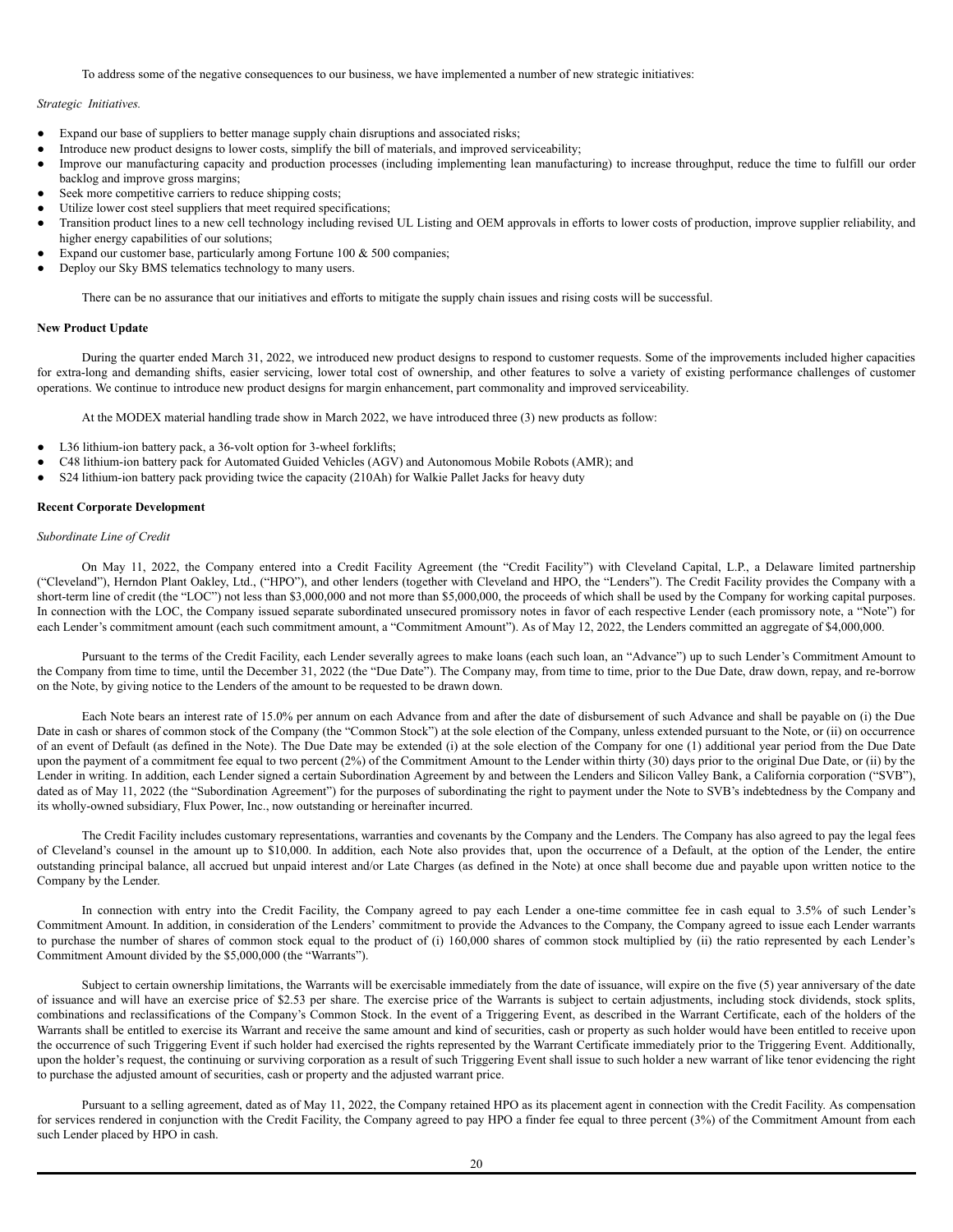# *COVID-19 Update*

The COVID-19 pandemic has continued to impact both global and domestic businesses and many economic activities. The COVID-19 pandemic has placed significant pressures on our supply chains causing supply shortages, price increases, and delays in productions. In addition, the COVID-19 pandemic has also placed additional safety regulations and monitoring measures on companies. The Company began implementing COVID-19 measures in March 2020 as recommended by the CDC and other governmental authorities. The Company has had to navigate staffing requirements as certain employees tested positive for COVID-19. Our manufacturing operations have not yet experienced production stoppages, however, we have experience negative consequences such as disruptions in the supply chain supply and price increases. Therefore, we remain subject to significant risks of supply shortages, delays in shipping, and price increases that could materially affect our financial condition and operating results.

# **Segment and Related Information**

We operate as a single reportable segment.

# **Results of Operations and Financial Condition**

The following table represents our unaudited condensed consolidated statement of operations for the three months ended March 31, 2022 and March 31, 2021.

|                            |              | Three Months Ended March 31, |                           |              |             |                           |  |
|----------------------------|--------------|------------------------------|---------------------------|--------------|-------------|---------------------------|--|
|                            |              | 2022                         |                           |              |             |                           |  |
|                            |              |                              | $%$ of<br><b>Revenues</b> |              | S           | $%$ of<br><b>Revenues</b> |  |
| Revenues                   | $\mathbb{S}$ | 13,177,000                   | 100%                      | <sup>S</sup> | 6,964,000   | 100%                      |  |
| Cost of sales              |              | 11,257,000                   | 85%                       |              | 5,287,000   | 76%                       |  |
| Gross profit               |              | 1,920,000                    | 15%                       |              | 1,677,000   | 24%                       |  |
| Operating expenses:        |              |                              |                           |              |             |                           |  |
| Selling and administrative |              | 3,904,000                    | 30%                       |              | 3,122,000   | 45%                       |  |
| Research and development   |              | 1,713,000                    | 13%                       |              | 1,523,000   | 22%                       |  |
| Total operating expenses   |              | 5,617,000                    | 43%                       |              | 4,645,000   | 67%                       |  |
| Operating loss             |              | (3,697,000)                  | $-28%$                    |              | (2,968,000) | $-43%$                    |  |
| Other income (expense):    |              |                              |                           |              |             |                           |  |
| Other income               |              |                              | $0\%$                     |              | 1,307,000   | 19%                       |  |
| Interest expense, net      |              | (52,000)                     | $-0\%$                    |              | (64,000)    | $-1\%$                    |  |
| Net loss                   |              | (3,749,000)                  | $-28%$                    |              | (1,725,000) | $-25%$                    |  |

#### *Revenues*

Revenues for the quarter ended March 31, 2022, increased by \$6,213,000 or 89% to \$13,177,000, compared to \$6,964,000 for the quarter ended March 31, 2021. The increase in revenues was due to sales of energy storage solutions with higher selling prices and a higher volume of units sold. The increase in revenues included both greater sales to existing customers as well as initial sales to new customers.

# *Cost of Sales*

Cost of sales for the quarter ended March 31, 2022, increased by \$5,970,000, or 113%, to \$11,257,000 compared to \$5,287,000 for the quarter ended March 31, 2021. The increase in cost of sales was directly associated with higher sales of energy storage solutions, as well as increased costs of steel, electronic parts, and common off the shelf parts chiefly as a result of the supply chain interruptions. Cost of sales as a percent of revenues for the quarter ended March 31, 2022 was 85%, an increase of 9 percentage points over 76% for the quarter ended March 31, 2021.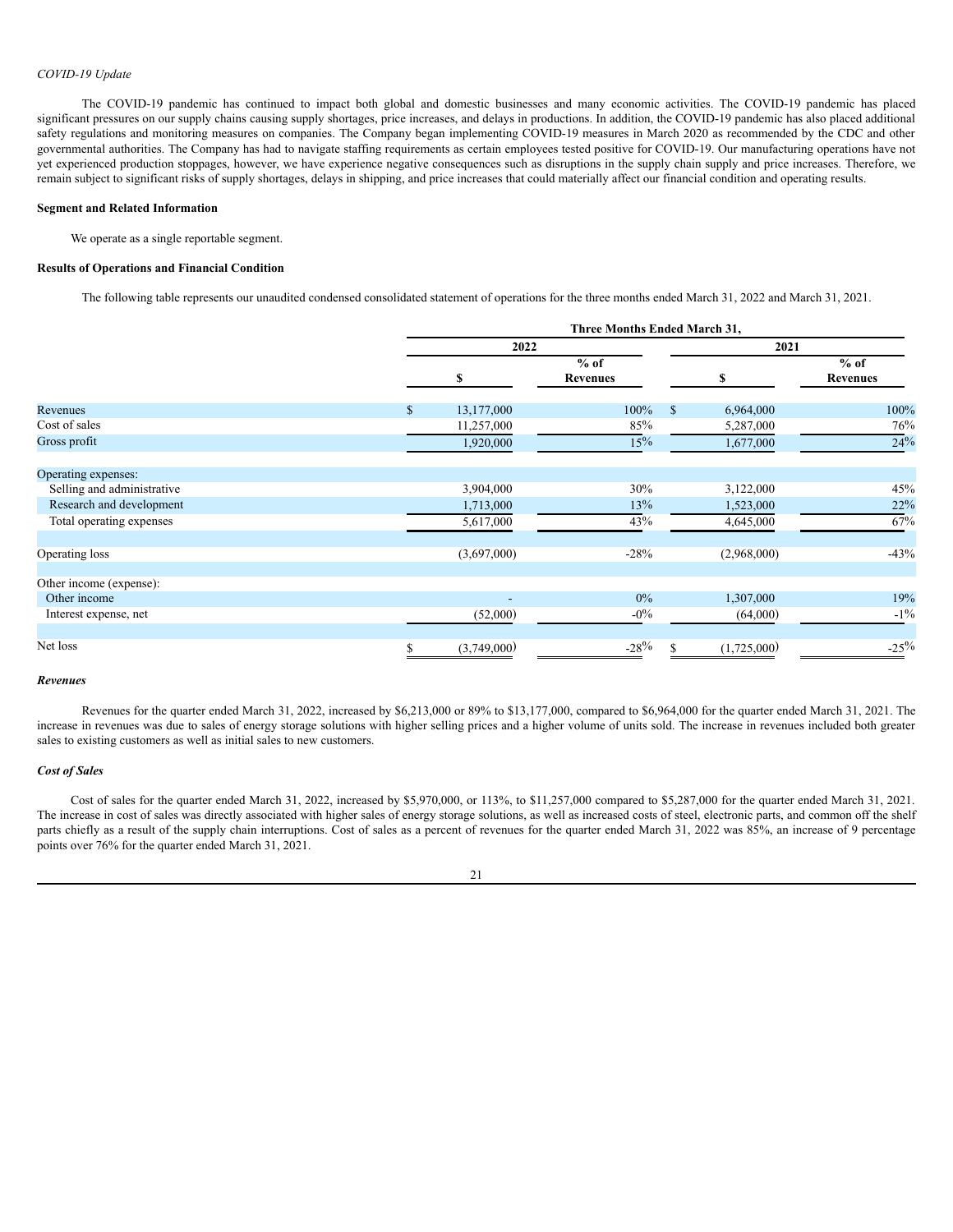#### *Gross Profit*

Gross profit for the quarter ended March 31, 2022 increased by \$243,000 or 14%, to \$1,920,000 compared to \$1,677,000 for the quarter ended March 31, 2021. The gross profit margin (gross profit as a percent of revenues) decreased to 15% for the quarter ended March 31, 2022 compared to 24% for the quarter ended March 31, 2021. Gross profit was negatively impacted by higher costs for steel, electronic parts, and common off the shelf parts during the quarter ended March 31, 2022, partially offset by higher revenues associated with increased sales of energy storage solutions.

#### *Selling and Administrative Expenses*

Selling and administrative expenses for the quarter ended March 31, 2022 increased by \$782,000 or 25%, to \$3,904,000 compared to \$3,122,000 for the quarter ended March 31, 2021. The increase was primarily attributable to increases in personnel expenses related to new hires and temporary labor, outbound shipping costs, and an increase in insurance premiums, partially offset by a decrease in marketing expenses and stock-based compensation and legal expenses.

### *Research and Development Expense*

Research and development expenses for the quarter ended March 31, 2022 increased by \$190,000 or 12%, to \$1,713,000 compared to \$1,523,000 for the quarter ended March 31, 2021. Such expenses consisted primarily of materials, supplies, salaries and personnel related expenses, product testing, consulting, and other expenses associated with revisions to existing product designs and new product development. The increase in research and development expenses was primarily due to expenses related to development of new products, UL certifications, higher personnel expenses related to new hires and temporary labor.

### *Other Income*

Other income for the quarter ended March 31, 2021 represents the forgiven repayment of the entire PPP Loan of approximately \$1,297,000 in principal, together with all accrued interest of approximately \$10,000 that SBA had forgiven on February 9, 2021.

# *Interest Expense*

Interest expense for the quarter ended March 31, 2022 decreased by \$12,000 or 19% to \$52,000 compared to \$64,000 for the quarter ended March 31, 2021. Interest expense was primarily related to our outstanding lines of credit and convertible promissory note.

#### *Net Loss*

Net loss for the quarter ended March 31, 2022 increased by \$2,024,000 or 117%, to \$3,749,000 as compared to a net loss of \$1,725,000 for the quarter ended March 31, 2021. The higher net loss for the quarter ended March 31, 2022 was primarily attributable to increased operating expenses, and decreased other income, partially offset by an increase in gross profit and a decrease in interest expense.

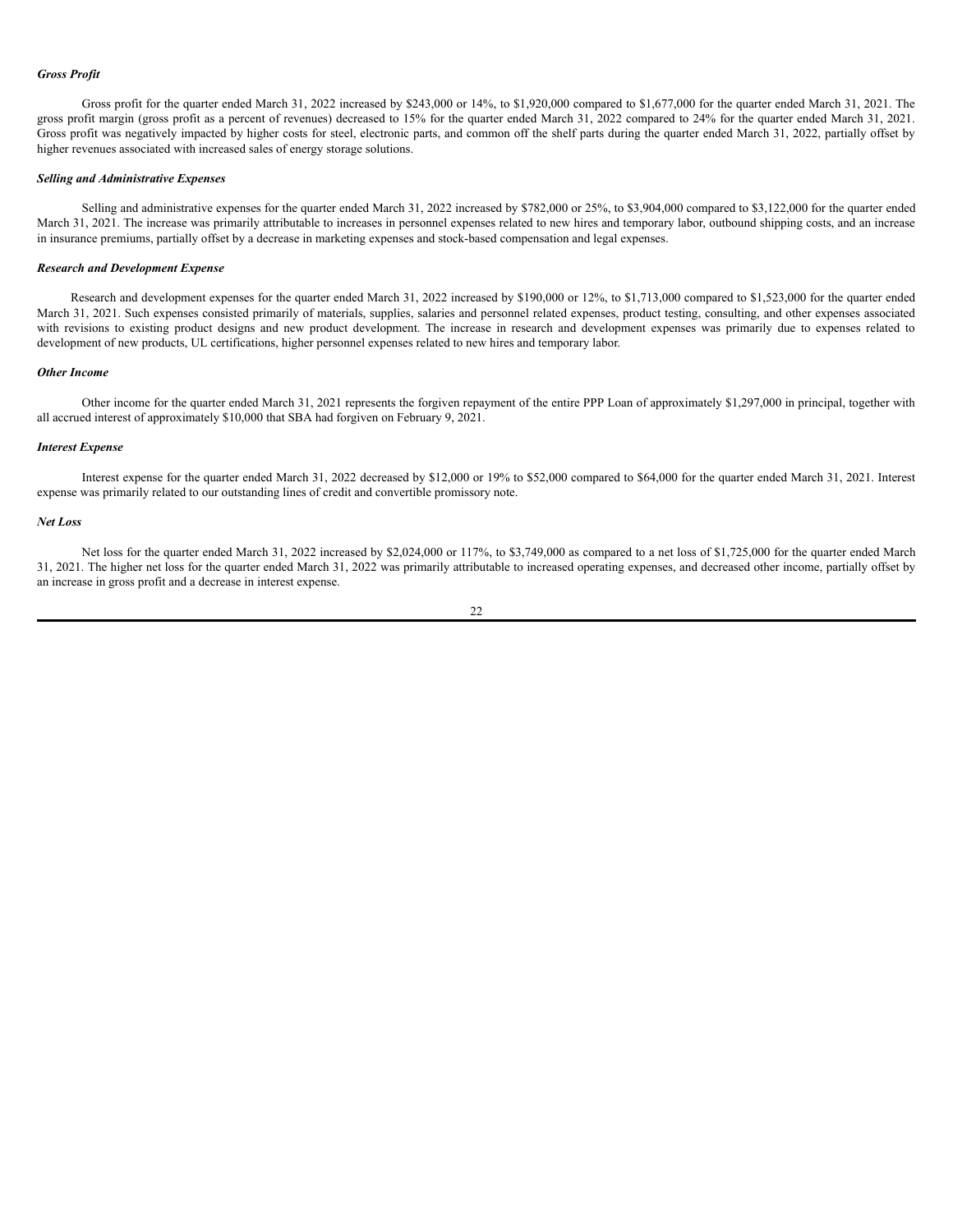The following table represents our unaudited condensed consolidated statement of operations for the nine months ended March 31, 2022 and March 31, 2021.

|                            | Nine Months Ended March 31, |                           |               |             |                           |  |  |
|----------------------------|-----------------------------|---------------------------|---------------|-------------|---------------------------|--|--|
|                            | 2022                        |                           |               | 2021        |                           |  |  |
|                            |                             | $%$ of<br><b>Revenues</b> |               | \$          | $%$ of<br><b>Revenues</b> |  |  |
| Revenues                   | \$<br>27,138,000            | 100%                      | <sup>\$</sup> | 17,932,000  | 100%                      |  |  |
| Cost of sales              | 22,838,000                  | 84%                       |               | 13,893,000  | 77%                       |  |  |
| Gross profit               | 4,300,000                   | 16%                       |               | 4,039,000   | 23%                       |  |  |
| Operating expenses:        |                             |                           |               |             |                           |  |  |
| Selling and administrative | 11,402,000                  | 42%                       |               | 9,177,000   | 51%                       |  |  |
| Research and development   | 5,768,000                   | 21%                       |               | 4,624,000   | 26%                       |  |  |
| Total operating expenses   | 17,170,000                  | 63%                       |               | 13,801,000  | 77%                       |  |  |
| Operating loss             | (12,870,000)                | $-47%$                    |               | (9,762,000) | $-54%$                    |  |  |
| Other income (expense):    |                             |                           |               |             |                           |  |  |
| Other income               |                             | $0\%$                     |               | 1,307,000   | 7%                        |  |  |
| Interest expense, net      | (86,000)                    | $-0\%$                    |               | (618,000)   | $-4%$                     |  |  |
| Net loss                   | (12,956,000)                | $-48%$                    |               | (9,073,000) | $-51\%$                   |  |  |

#### *Revenues*

Revenues for the nine months ended March 31, 2022, increased by \$9,206,000 or 51% to \$27,138,000, compared to \$17,932,000 for the nine months ended March 31, 2021. The increase in revenues was due to sales of energy storage solutions with higher selling prices and a higher volume of units sold. The increase in revenues included both greater sales to existing customers as well as initial sales to new customers.

# *Cost of Sales*

Cost of sales for the nine months ended March 31, 2022, increased by \$8,945,000, or 64%, to \$22,838,000 compared to \$13,893,000 for the nine months ended March 31, 2021. The increase in cost of sales was directly associated with higher sales of energy storage solutions, as well as increased costs of steel, electronic parts, and common off the shelf parts chiefly as a result of the supply chain interruptions. Cost of sales as a percent of revenues for the nine months ended March 31, 2022 was 84%, an increase of 7 percentage points over 77% for the same period last year as described above.

# *Gross Profit*

Gross profit for the nine months ended March 31, 2022 increased by \$261,000 or 6%, to \$4,300,000 compared to \$4,039,000 for the nine months ended March 31, 2021. The gross profit margin (gross profit as a percent of revenues) decreased to 16% for the nine months ended March 31, 2022 compared to 23% for the nine months ended March 31, 2021. Gross profit was negatively impacted by higher costs for steel, electronic parts, and common off the shelf parts during nine months ended March 31, 2022, partially offset by higher revenues directly associated with higher sales of energy storage solutions.

#### *Selling and Administrative Expenses*

Selling and administrative expenses for the nine months ended March 31, 2022 increased by \$2,225,000 or 24%, to \$11,402,000 compared to \$9,177,000 for the nine months ended March 31, 2021. The increase was primarily attributable to increases in personnel expenses related to new hires and temporary labor, an increase in insurance premiums, and outbound shipping costs, partially offset by a decrease in marketing expenses, stock-base compensation, and professional service fees including accounting and legal expenses.

#### *Research and Development Expense*

Research and development expenses for the nine months ended March 31, 2022 increased by \$1,144,000 or 25%, to \$5,768,000 compared to \$4,624,000 for the nine months ended March 31, 2021. Such expenses consisted primarily of materials, supplies, salaries and personnel related expenses, product testing, consulting, and other expenses associated with revisions to existing product designs and new product development. The increase in research and development expenses was primarily due to expenses related to UL certifications, higher personnel expenses related to new hires and temporary labor.

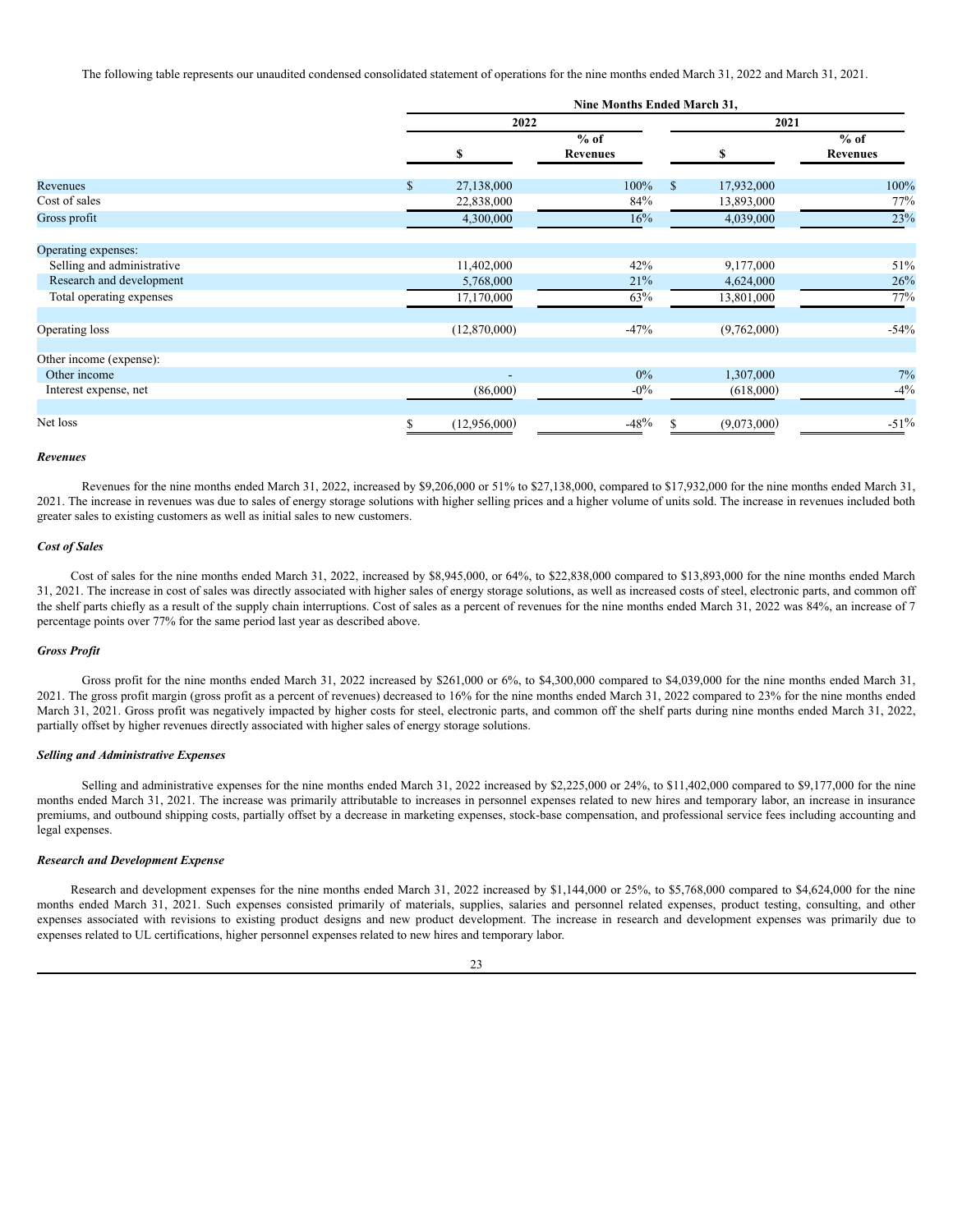# *Other Income*

Other income for the nine months ended March 31, 2021 represents the forgiven repayment of the entire PPP Loan of approximately \$1,297,000 in principal, together with all accrued interest of approximately \$10,000 that SBA had forgiven on February 9, 2021.

# *Interest Expense*

Interest expense for the nine months ended March 31, 2022 decreased by \$532,000 or 86% to \$86,000 compared to \$618,000 for the nine months ended March 31, 2021. Interest expense was primarily related to our outstanding lines of credit and convertible promissory note. Also included in interest expense during the nine months ended March 31, 2021 was additional interest expense of approximately \$174,000 representing the amortization of debt discount related to Cleveland Loan that was paid off during that period.

# *Net Loss*

Net loss for the nine months ended March 31, 2022 increased by \$3,883,000 or 43%, to \$12,956,000 as compared to a net loss of \$9,073,000 for the nine months ended March 31, 2021. The higher net loss for the nine months ended March 31, 2022 was primarily attributable to increased operating expenses, and decreased other income, partially offset by an increase in gross profit and a decrease in interest expense.

# *Adjusted EBITDA*

Adjusted EBITDA is a non-GAAP financial measure. Adjusted EBITDA is calculated taking net income and adding back the expenses related to interest, income taxes, depreciation, amortization, and stock-based compensation, each of which has been calculated in accordance with GAAP. Adjusted EBITDA was a loss of approximately \$11,857,000 for the nine months ended March 31, 2022 compared to a loss of \$7,629,000 for the nine months ended March 31, 2021.

Management believes that Adjusted EBITDA, when viewed with our results under GAAP and the accompanying reconciliations, provides useful information about our periodover-period results. Adjusted EBITDA is presented because management believes it provides additional information with respect to the performance of our fundamental business activities and is also frequently used by securities analysts, investors and other interested parties in the evaluation of comparable companies. We also rely on Adjusted EBITDA as a primary measure to review and assess the operating performance of our company and our management team.

As Adjusted EBITDA is a non-GAAP financial measure, it should not be construed as a substitute for net income (loss) (as determined in accordance with GAAP) for the purpose of analyzing our operating performance or financial position.

A reconciliation of our Adjusted EBITDA to net loss is included in the table below:

|                               |                          | Nine Months Ended March 31, |  |  |  |
|-------------------------------|--------------------------|-----------------------------|--|--|--|
|                               | 2022                     | 2021                        |  |  |  |
| Net loss                      | (12,956,000)             | (9,073,000)                 |  |  |  |
| Add/Subtract:                 |                          |                             |  |  |  |
| Interest, net                 | 86,000                   | 618,000                     |  |  |  |
| Income tax provision          | $\overline{\phantom{0}}$ |                             |  |  |  |
| Depreciation and amortization | 412,000                  | 176,000                     |  |  |  |
| <b>EBITDA</b>                 | (12, 458, 000)           | (8,279,000)                 |  |  |  |
| Add/Subtract:                 |                          |                             |  |  |  |
| Stock-based compensation      | 601,000                  | 650,000                     |  |  |  |
| <b>Adjusted EBITDA</b>        | (11, 857, 000)           | (7,629,000)                 |  |  |  |
|                               |                          |                             |  |  |  |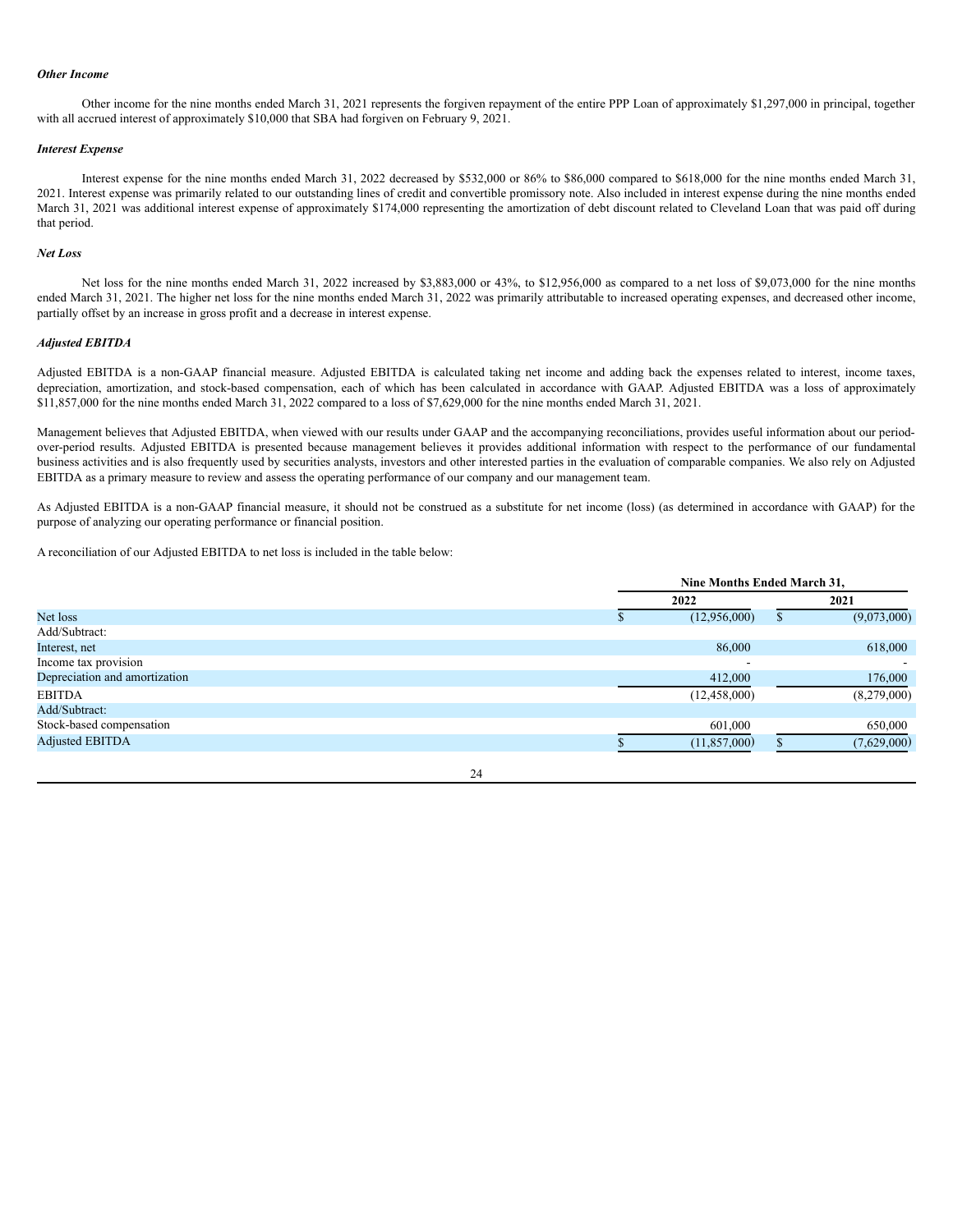# **Liquidity and Capital Resources**

#### *Overview*

As of March 31, 2022, we had a cash balance of \$3,804,000 and an accumulated deficit of \$79,161,000. Our business has not generated sufficient cash to fund our historical operations, and we will need additional cash and capital resources to support our planned operations and to execute our business plan. However, we believe that our existing cash, together with \$2.5 million that currently remains available under our \$6.0 million working capital line of credit with Silicon Valley Bank ("SVB Line of Credit"), and \$4.0 million available under our new subordinated line of credit with the Lenders, will be sufficient to meet our anticipated capital resources to fund planned operations for the next twelve (12) months. See "Future Liquidity Needs" below.

# *Cash Flows*

# *Cash Flow Summary*

|                                           | <b>Nine Months Ended March 31.</b> |  |              |  |
|-------------------------------------------|------------------------------------|--|--------------|--|
|                                           | 2022                               |  | 2021         |  |
| Net cash used in operating activities     | (19,338,000)                       |  | (14,000,000) |  |
| Net cash used in investing activities     | (644.000)                          |  | (692,000)    |  |
| Net cash provided by financing activities | 19.073.000                         |  | 16,398,000   |  |
| Net change in cash                        | (909,000)                          |  | ,706,000     |  |

# *Operating Activities*

Net cash used in operating activities was \$19,338,000 for the nine months ended March 31, 2022, compared to net cash used in operating activities of \$14,000,000 for the nine months ended March 31, 2021. The primary usages of cash for the nine months ended March 31, 2022 were the net loss of \$12,956,000 and increases in accounts receivable, inventory, and other assets, and decreases in accrued expenses and office lease payable, that were partially offset by increases in accounts payable, customer deposits, deferred revenue and non-cash operating costs. The primary usages of cash for the nine months ended March 31, 2021 were the net loss of \$9,073,000, increases in accounts receivable, inventory, and other assets, and decreases in customer deposits, amount due to factoring facility, deferred revenue, and accrued interest, that were partially offset by increases in accounts payable, accrued expenses, deferred revenue, and non-cash operating costs.

#### *Investing Activities*

Net cash used in investing activities was \$644,000 for the nine months ended March 31, 2022 and consisted primarily of the costs of internal software development and other capital equipment.

Net cash used in investing activities was \$692,000 for the nine months ended March 31, 2021 and consisted primarily of the costs of internal software development and purchase of other capital equipment.

# *Financing Activities*

Net cash provided by financing activities was \$19,073,000 for the nine months ended March 31, 2022, which primarily consisted of \$13,971,000 in net proceeds from issuances of common stock in the registered direct offering completed in September 2021, \$3,500,000 in borrowings under the SVB Line of Credit, and \$1,602,000 in net proceeds from sales of common stock under our ATM Offering.

Net cash provided by financing activities was \$16,398,000 for the nine months ended March 31, 2021, which primarily consisted of \$10,698,000 in net proceeds from issuances of common stock in the public offering completed in August 2020 , \$3,200,000 from a private placement completed [add date], and \$5,079,000 in net proceeds from sales of common stock under our ATM offering, which were partially offset by \$2,580,000 in payments of outstanding related party borrowings, and \$28,000 in payment of financing lease payable.

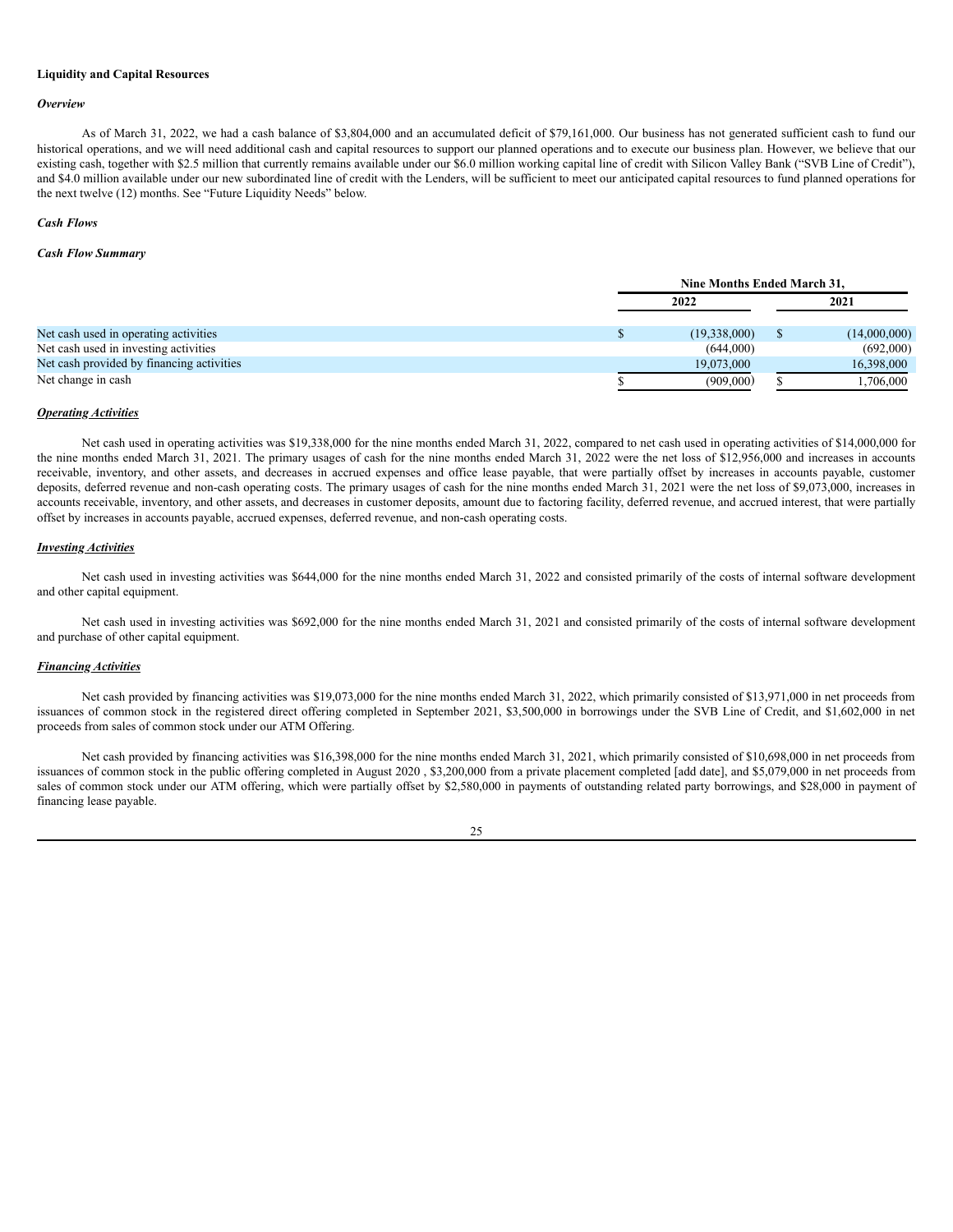# *Future Liquidity Needs*

We have evaluated our expected cash requirements over the next twelve (12) months, which include, but are not limited to, investments in additional sales and marketing and research and development, capital expenditures, and working capital requirements. We believe that our existing cash and additional funding available under our SVB Line of Credit, combined with funds available to us under our new subordinated line of credit of up to \$4.0 million will be sufficient to meet our anticipated capital resources to fund planned operations for the next twelve months. As of May 12, 2022, there is \$4.0 million available for future draws under the LOC and \$2.5 million available under the SVB Line of Credit. In addition, to support our operations and anticipated growth, we intend on continue our efforts to secure additional capital from a variety of current and new sources including, but not limited to, sales of our equity securities. We continue to have positive gross margin which has improved cash flow from operations.

Although management believes that our existing cash and the additional funding sources currently available to us under the lines of credit are sufficient to fund planned operations, our ability to draw funds from the line of credit are subject to certain restrictions and covenants. If we are unable to meet the conditions provided in the loan documents, the funds will not be available to us. In addition, should there be any delays in the receipts of key component parts, due in part to supply change disruptions, our ability to fulfil the backlog of sales orders will be negatively impacted resulting in lower availability of cash resources from operations. In that event, we may be required to raise additional funds by issuing equity or convertible debt securities. If such funds are not available when required, management will be required to curtail investments in additional sales and marketing and product development, which may have a material adverse effect on future cash flows and results of operations.

In the event we are required to obtain additional funds, there is no guarantee that additional funds will be available on a timely basis or on acceptable terms. To the extent that we raise additional funds by issuing equity or convertible debt securities, our stockholders may experience additional dilution and such financing may involve restrictive covenants.

#### **Critical Accounting Policies**

The unaudited interim financial statements have been prepared in accordance with accounting principles generally accepted in the United States of America, which require us to make estimates and assumptions that affect the reported amounts of assets and liabilities at the date of the unaudited financial statements and revenues and expenses during the periods reported. Actual results could differ from those estimates. Information with respect to our critical accounting policies which we believe could have the most significant effect on our reported results and require subjective or complex judgments by management is contained in Item 7, Management's Discussion and Analysis of Financial Condition and Results of Operations, of our Annual Report on Form 10-K for the fiscal year ended June 30, 2021.

#### <span id="page-25-0"></span>**ITEM 3 - QUANTITATIVE AND QUALITATIVE DISCLOSURES ABOUT MARKET RISK**

The Company is a smaller reporting company as defined by Rule 12b-2 of the Exchange Act and is not required to provide the information required under this item.

#### <span id="page-25-1"></span>**ITEM 4 - CONTROLS AND PROCEDURES**

#### **Evaluation of Disclosure Controls and Procedures**

Under the supervision and with the participation of our management, including our principal executive officer and principal financial officer, as of the end of the period covered by this report, we conducted an evaluation of the effectiveness of the design and operation of our disclosure controls and procedures, as defined in Rules 13a-15(e) and 15d-15(e) under the Securities Act of 1934. Our disclosure controls and procedures are designed to provide reasonable assurance that the information required to be included in our SEC reports is recorded, processed, summarized and reported within the time periods specified in SEC rules and forms, relating to the Company, including our consolidated subsidiaries, and was made known to them by others within those entities, particularly during the period when this report was being prepared. Based on the management's assessment and review of our financial statements and results for the quarter ended March 31, 2022, we have concluded that our disclosure controls and procedures were effective for purposes stated above.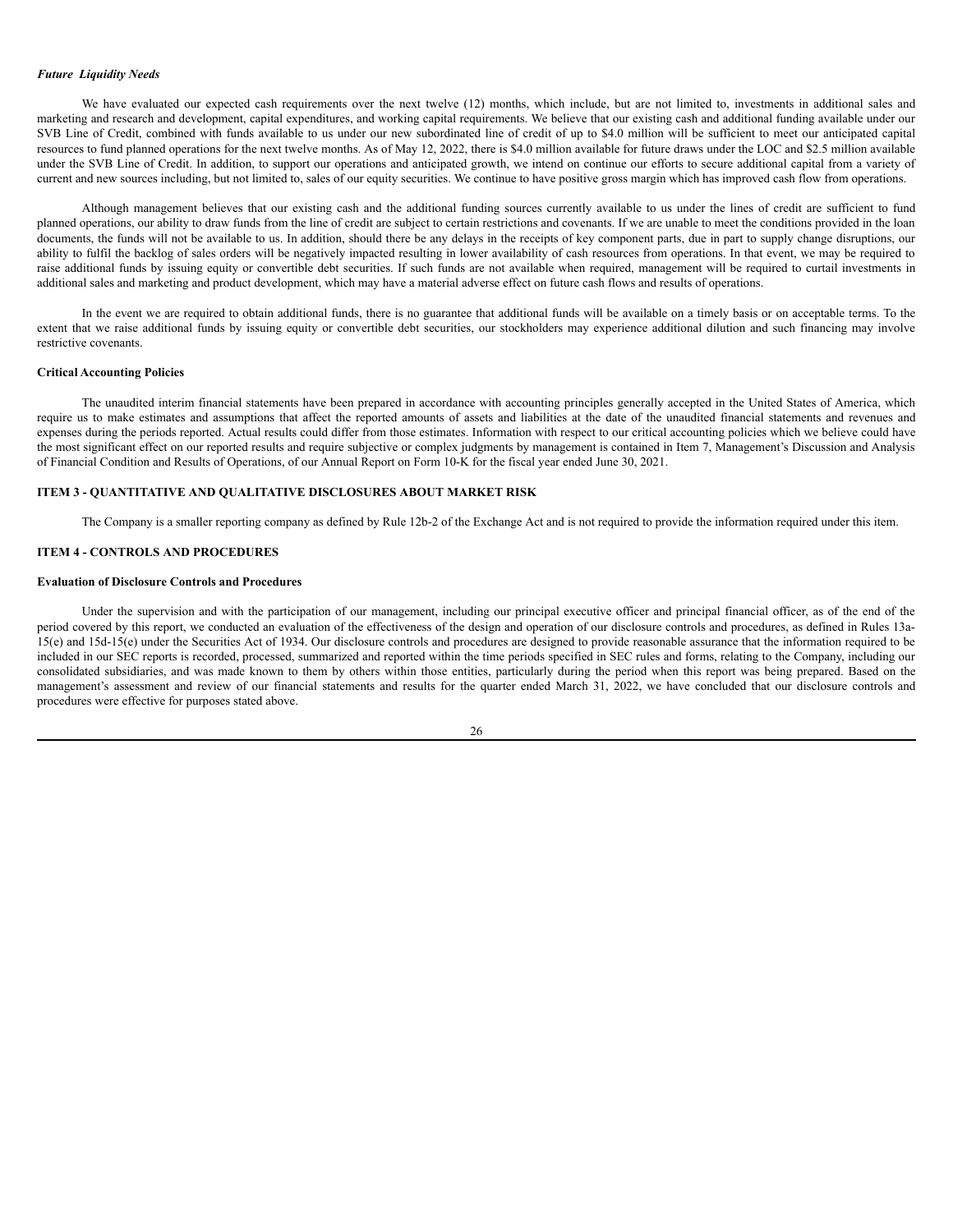The management of the Company is responsible for establishing and maintaining adequate internal control over financial reporting. The Company's internal control over financial reporting is a process designed under the supervision of the Company's principal executive officer and principal financial officer to provide reasonable assurance regarding the reliability of financial reporting and the preparation of the Company's financial statements for external purposes in accordance with generally accepted accounting principles. Because of its inherent limitations, internal control over financial reporting may not prevent or detect misstatements. All internal control systems, no matter how well designed, have inherent limitations. Therefore, even those systems determined to be effective can provide only reasonable assurances with respect to financial statement preparation and presentation. Additionally, projections of any evaluation of effectiveness to future periods are subject to the risk that controls may become inadequate because of changes in conditions, or that the degree of compliance with the policies or procedures may deteriorate.

# **Changes in Internal Control Over Financial Reporting**

There have been no changes in the Company's internal controls over financial reporting during the quarter ended March 31, 2022 that have materially affected, or are reasonably likely to materially affect, the Company's internal control over financial reporting.

# **PART II - OTHER INFORMATION**

# <span id="page-26-1"></span><span id="page-26-0"></span>**ITEM 1 - LEGAL PROCEEDINGS**

From time to time, we may become involved in various lawsuits and legal proceedings which arise in the ordinary course of business. However, litigation is subject to inherent uncertainties and an adverse result in these or other matters may arise from time to time that may harm our business. To the best knowledge of management, there are no material legal proceedings pending against the Company.

# <span id="page-26-2"></span>**ITEM 1A - RISK FACTORS**

An investment in our common stock involves a high degree of risk. You should carefully consider the risks set forth in the section captioned "Risk Factors" in our Annual Report on Form 10-K for the fiscal year ended June 30, 2021, filed with the SEC on September 27, 2021, before making an investment decision. If any of the risks actually occur, our business, financial condition or results of operations could suffer. In that case, the trading price of our common stock could decline, and you may lose all or part of your investment. You should read the section captioned "Special Note Regarding Forward Looking Statements" above for a discussion of what types of statements are forward-looking statements, as well as the significance of such statements in the context of this report.

# <span id="page-26-3"></span>**ITEM 2 - UNREGISTERED SALES OF EQUITY SECURITIES AND USE OF PROCEEDS**

None

# <span id="page-26-4"></span>**ITEM 3 - DEFAULTS UPON SENIOR SECURITIES**

None.

# <span id="page-26-5"></span>**ITEM 4 - MINE SAFETY DISCLOSURES**

Not applicable.

# <span id="page-26-6"></span>**ITEM 5 - OTHER INFORMATION**

None.

# <span id="page-26-7"></span>**ITEM 6 - EXHIBITS**

The following exhibits are filed as part of this Report.

| Exhibit No.      | <b>Description</b>                                                                                                                                   |
|------------------|------------------------------------------------------------------------------------------------------------------------------------------------------|
| 31.1             | Certifications of the Chief Executive Officer under Section 302 of the Sarbanes-Oxley Act.*                                                          |
| 31.2             | Certifications of the Chief Financial Officer under Section 302 of the Sarbanes-Oxley Act.*                                                          |
| 32.1             | Certifications of the Chief Executive Officer under Section 906 of the Sarbanes-Oxley Act.*                                                          |
| 32.2             | Certifications of the Chief Financial Officer under Section 906 of the Sarbanes-Oxley Act.*                                                          |
| 101.INS          | XBRL Instance Document- the instance document does not appear in the Interactive Data File because its XBRL tags are embedded within the Inline XBRL |
|                  | document*                                                                                                                                            |
| 101.SCH          | Inline XBRL Taxonomy Extension Schema Document*                                                                                                      |
| 101.CAL          | Inline XBRL Taxonomy Extension Calculation Linkbase Document*                                                                                        |
| 101.DEF          | Inline XBRL Taxonomy Extension Definition Linkbase Document*                                                                                         |
| 101.LAB          | Inline XBRL Taxonomy Extension Label Linkbase Document*                                                                                              |
| 101.PRE          | Inline XBRL Taxonomy Extension Presentation Linkbase Document*                                                                                       |
| 104              | Cover Page Interactive Data File, formatted in Inline XBRL (included as Exhibit 101)                                                                 |
| * Filed herewith |                                                                                                                                                      |
|                  |                                                                                                                                                      |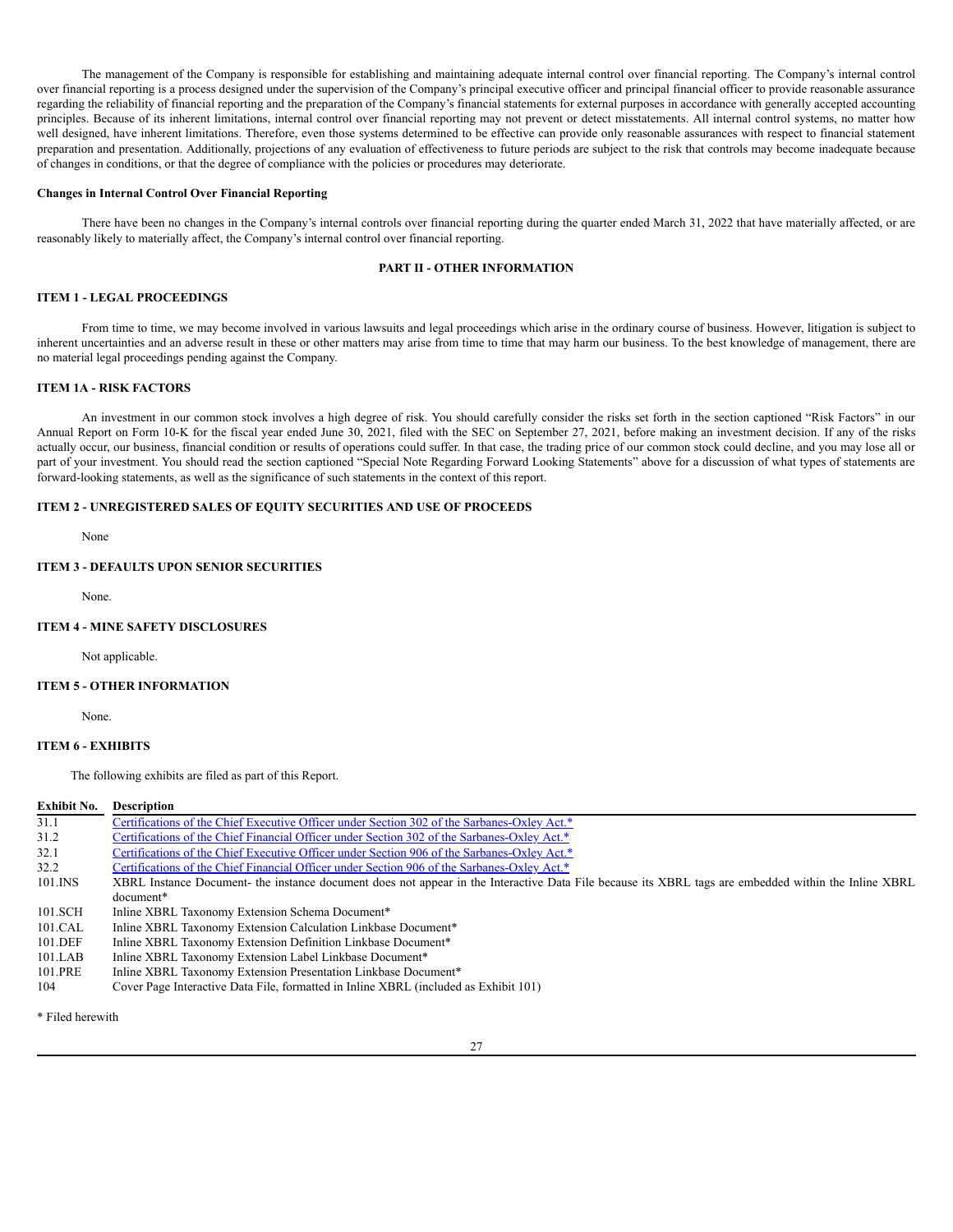# **SIGNATURES**

<span id="page-27-0"></span>Pursuant to the requirements of the Securities Exchange Act of 1934, the registrant has duly caused this report to be signed on its behalf by the undersigned, thereunto duly authorized.

Date: May 12, 2022

Flux Power Holdings, Inc.

Chief Financial Officer (*Principal Financial Of icer*)

| By: /s/ Ronald F. Dutt        |
|-------------------------------|
| Ronald F. Dutt                |
| Chief Executive Officer       |
| (Principal Executive Officer) |
| By: /s/ Charles A. Scheiwe    |
| Charles A. Scheiwe            |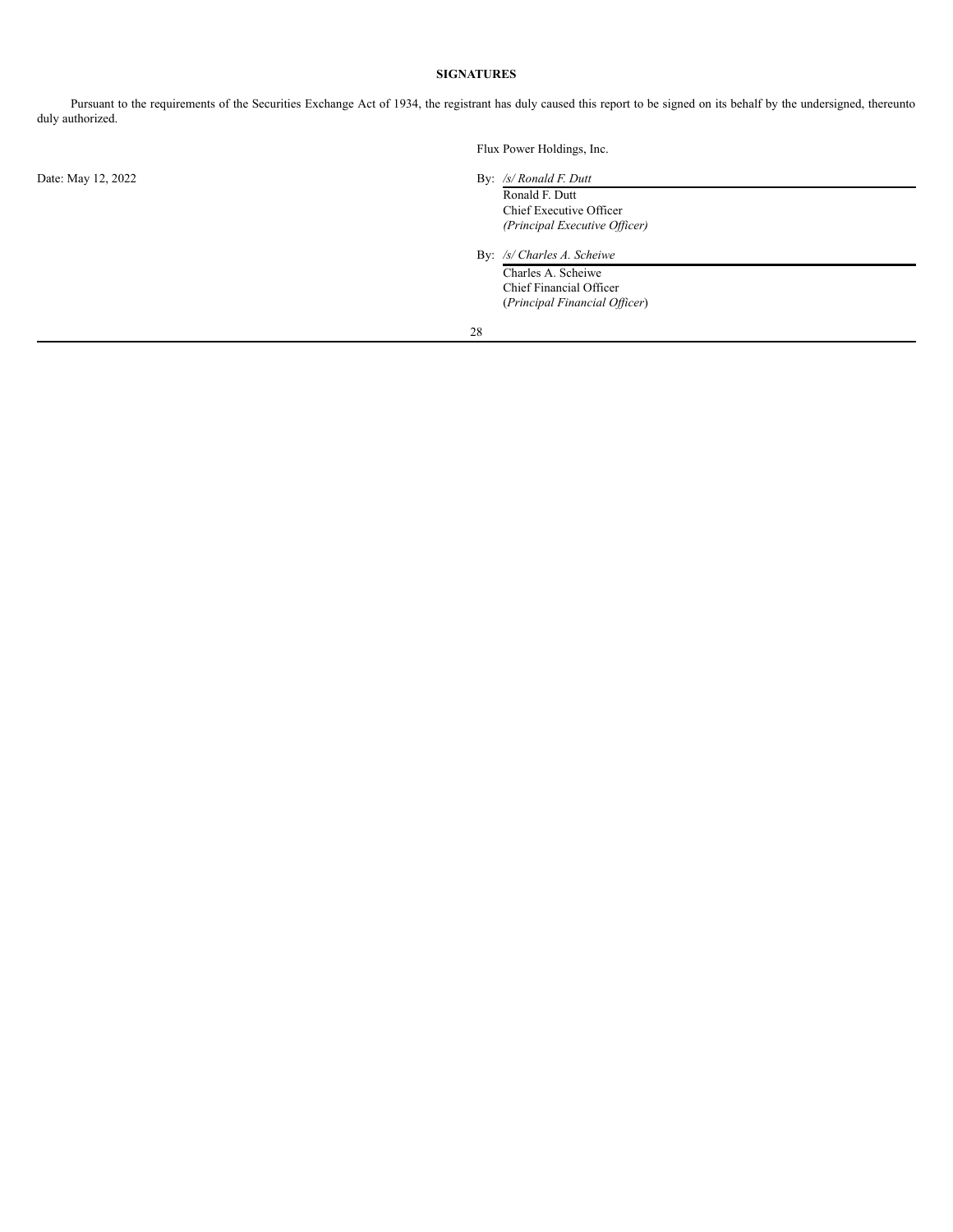# **CERTIFICATIONS OF CHIEF EXECUTIVE OFFICER PURSUANT TO SECTION 302**

I, Ronald F. Dutt, certify that:

- 1. I have reviewed this Quarterly Report on Form 10-Q of Flux Power Holdings, Inc.
- Based on my knowledge, this report does not contain any untrue statement of a material fact or omit to state a material fact necessary to make the statements made, in light of the circumstances under which such statements were made, not misleading with respect to the period covered by this report;
- 3. Based on my knowledge, the financial statements, and other financial information included in this report, fairly present in all material respects the financial condition, results of operations and cash flows of the Registrant as of, and for, the periods presented in this report;
- The Registrant's other certifying officer and I are responsible for establishing and maintaining disclosure controls and procedures (as defined in Exchange Act Rules 13a-15(e) and 15d-15(e)) and internal control over financial reporting (as defined in Exchange Act Rules 13a-15(f) and 15d-15(f)) for the Registrant and have:
	- a. Designed such disclosure controls and procedures, or caused such disclosure controls and procedures to be designed under our supervision, to ensure that material information relating to the Registrant, including its consolidated subsidiaries, is made known to us by others within those entities, particularly during the period in which this report is being prepared;
	- b. Designed such internal control over financial reporting, or caused such internal control over financial reporting to be designed under our supervision, to provide reasonable assurance regarding the reliability of financial reporting and the preparation of financial statements for external purposes in accordance with generally accepted accounting principles;
	- c. Evaluated the effectiveness of the Registrant's disclosure controls and procedures and presented in this report our conclusions about the effectiveness of the disclosure controls and procedures as of the end of the period covered by this report based on such evaluation; and
	- d. Disclosed in this report any change in the Registrant's internal control over financial reporting that occurred during the Registrant's most recent fiscal quarter (the Registrant's fourth fiscal quarter in the case of an annual report) that has materially affected, or is reasonably likely to materially affect, the Registrant's internal control over financial reporting; and
- 5. The Registrant's other certifying officer and I have disclosed, based on our most recent evaluation of internal control over financial reporting, to the Registrant's auditors and the audit committee of the Registrant's board of directors (or persons performing the equivalent functions):
	- a. All significant deficiencies and material weaknesses in the design or operation of internal control over financial reporting which are reasonably likely to adversely affect the Registrant's ability to record, process, summarize and report financial information; and
	- b. Any fraud, whether or not material, that involves management or other employees who have a significant role in the Registrant's internal control over financial reporting.

Date: May 12, 2022

By: */s/ Ronald F. Dutt*

Name: Ronald F. Dutt Title: Chief Executive Officer (Principal Executive Officer)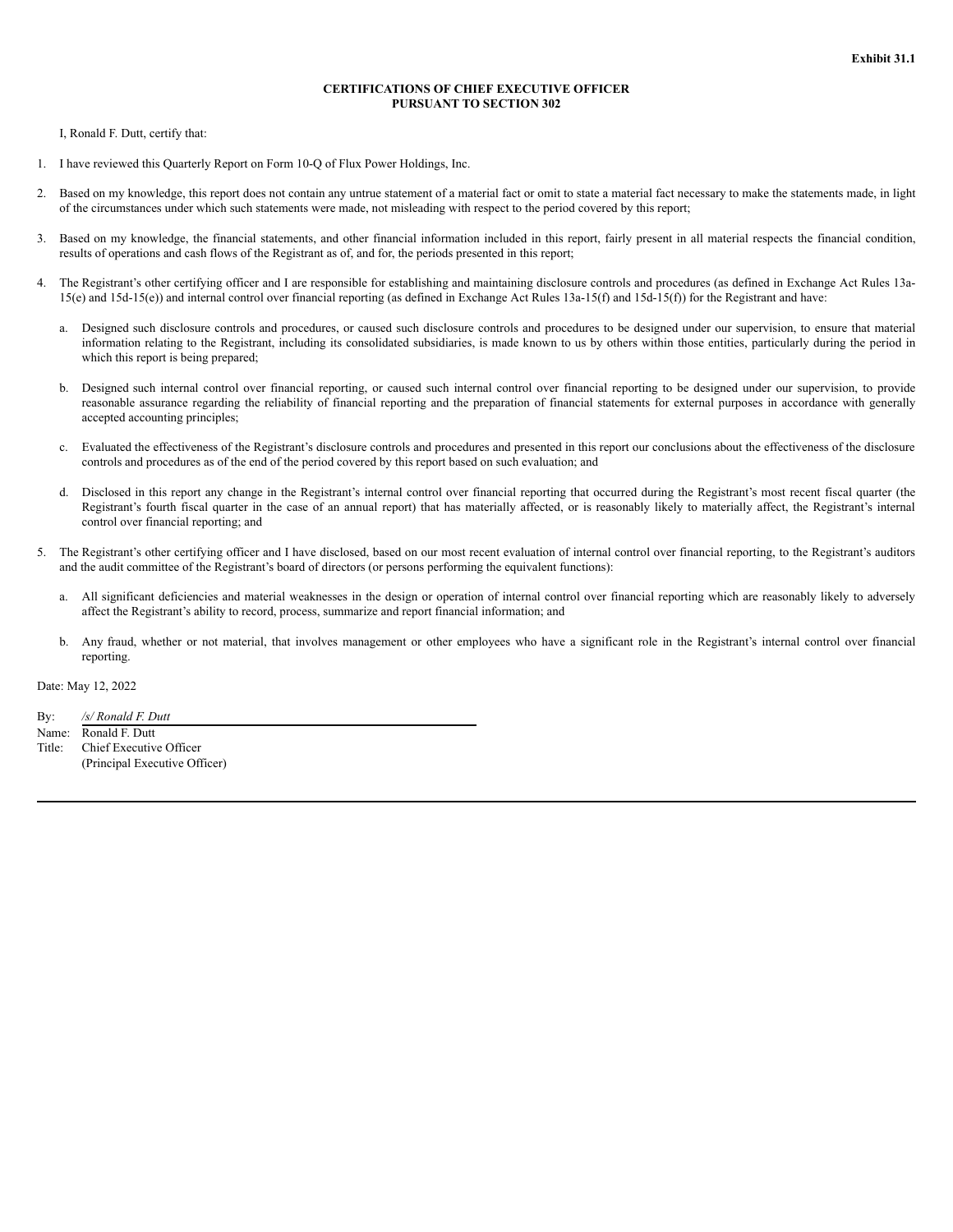## **CERTIFICATIONS OF CHIEF EXECUTIVE OFFICER PURSUANT TO SECTION 302**

I, Charles A. Scheiwe, certify that:

- 1. I have reviewed this Quarterly Report on Form 10-Q of Flux Power Holdings, Inc.
- Based on my knowledge, this report does not contain any untrue statement of a material fact or omit to state a material fact necessary to make the statements made, in light of the circumstances under which such statements were made, not misleading with respect to the period covered by this report;
- 3. Based on my knowledge, the financial statements, and other financial information included in this report, fairly present in all material respects the financial condition, results of operations and cash flows of the Registrant as of, and for, the periods presented in this report;
- The Registrant's other certifying officer and I are responsible for establishing and maintaining disclosure controls and procedures (as defined in Exchange Act Rules 13a-15(e) and 15d-15(e)) and internal control over financial reporting (as defined in Exchange Act Rules 13a-15(f) and 15d-15(f)) for the Registrant and have:
	- a. Designed such disclosure controls and procedures, or caused such disclosure controls and procedures to be designed under our supervision, to ensure that material information relating to the Registrant, including its consolidated subsidiaries, is made known to us by others within those entities, particularly during the period in which this report is being prepared;
	- b. Designed such internal control over financial reporting, or caused such internal control over financial reporting to be designed under our supervision, to provide reasonable assurance regarding the reliability of financial reporting and the preparation of financial statements for external purposes in accordance with generally accepted accounting principles;
	- c. Evaluated the effectiveness of the Registrant's disclosure controls and procedures and presented in this report our conclusions about the effectiveness of the disclosure controls and procedures as of the end of the period covered by this report based on such evaluation; and
	- d. Disclosed in this report any change in the Registrant's internal control over financial reporting that occurred during the Registrant's most recent fiscal quarter (the Registrant's fourth fiscal quarter in the case of an annual report) that has materially affected, or is reasonably likely to materially affect, the Registrant's internal control over financial reporting; and
- 5. The Registrant's other certifying officer and I have disclosed, based on our most recent evaluation of internal control over financial reporting, to the Registrant's auditors and the audit committee of the Registrant's board of directors (or persons performing the equivalent functions):
	- a. All significant deficiencies and material weaknesses in the design or operation of internal control over financial reporting which are reasonably likely to adversely affect the Registrant's ability to record, process, summarize and report financial information; and
	- b. Any fraud, whether or not material, that involves management or other employees who have a significant role in the Registrant's internal control over financial reporting.

Date: May 12, 2022

By: */s/ Charles A. Scheiwe*

Name: Charles A. Scheiwe Title: Chief Financial Officer (Principal Financial Officer)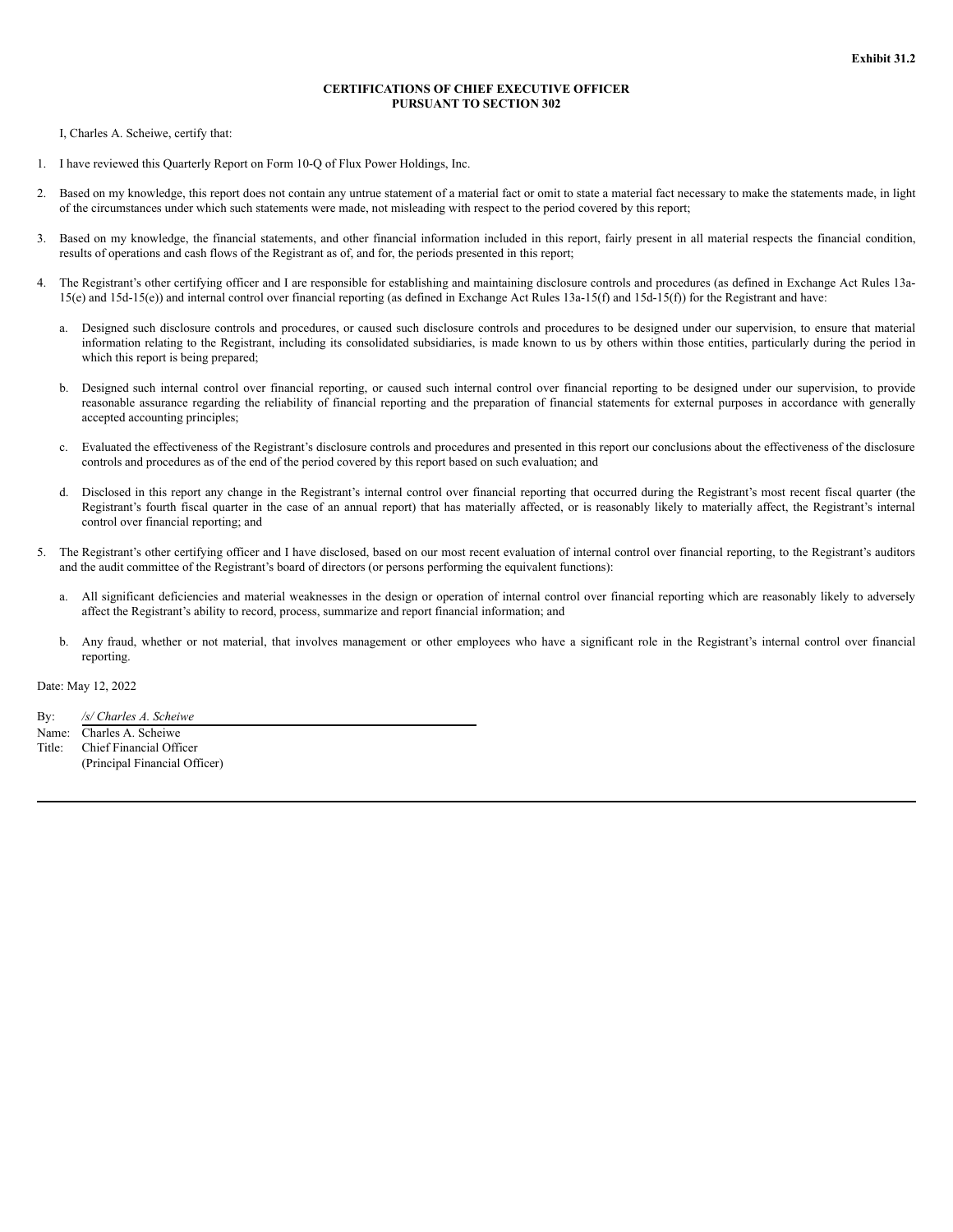# **CERTIFICATION PURSUANT TO 18 U.S.C. SECTION 1350 AS ADOPTED PURSUANT TO SECTION 906 OF THE SARBANES-OXLEY ACT OF 2002**

In connection with the Quarterly Report of Flux Power Holdings, Inc. (the "Company") on Form 10-Q for the quarter ended March 31, 2022, as filed with the Securities and Exchange Commission on the date hereof (the "Report"), the undersigned, in the capacities and on the date indicated below, hereby certifies pursuant to 18 U.S.C. Section 1350, as adopted pursuant to Section 906 of the Sarbanes-Oxley Act of 2002, that to his knowledge:

1. The Report fully complies with the requirements of Section 13(a) or 15(d) of the Securities Exchange Act of 1934; and

2. The information contained in the Report fairly presents, in all material respects, the financial condition and results of operation of the Company.

Date: May 12, 2022

By: */s/ Ronald F. Dutt*

Name: Ronald F. Dutt

Title: Chief Executive Officer (Principal Executive Officer)